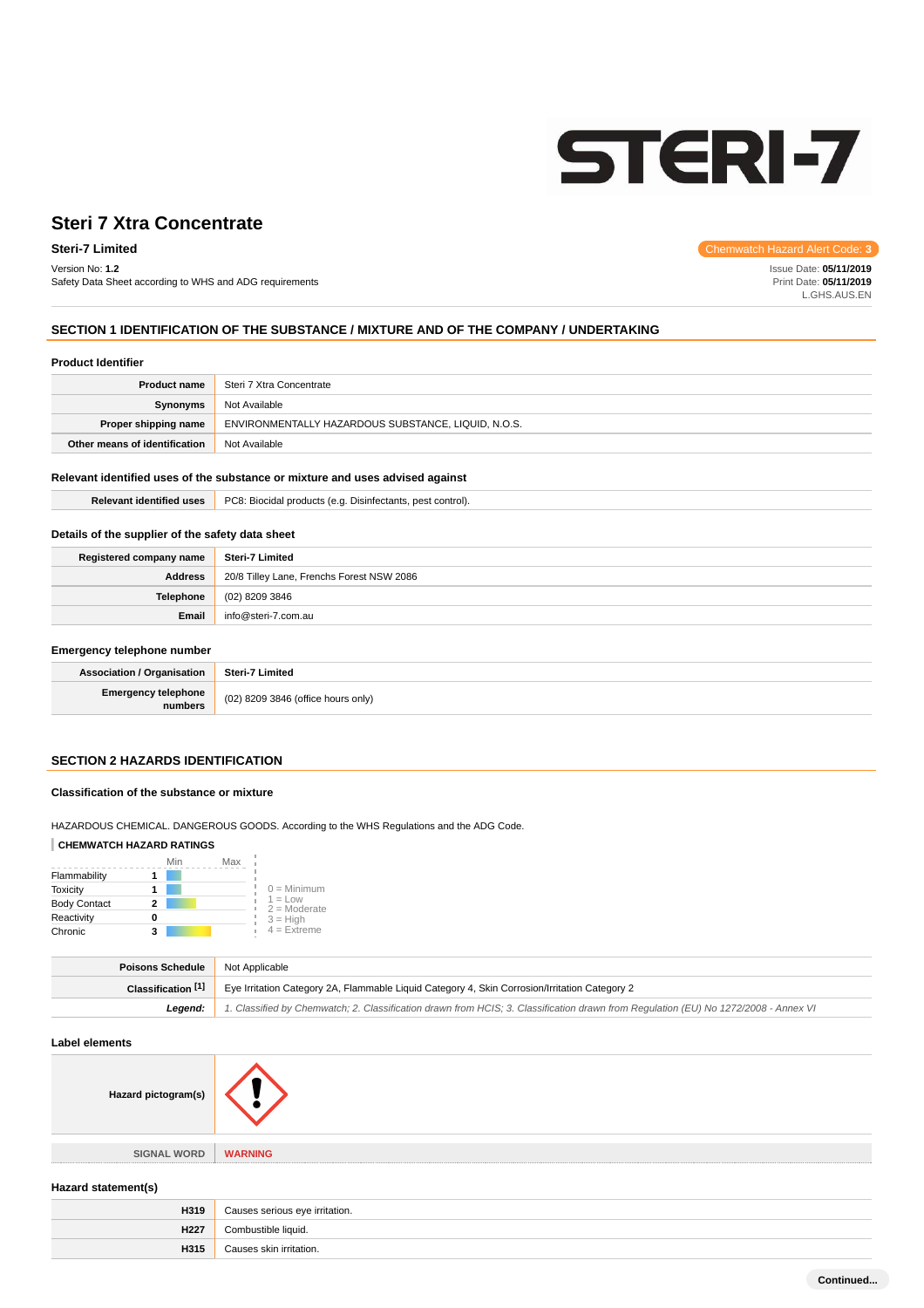## **Precautionary statement(s) General**

| P <sub>101</sub> | If medical advice is needed, have product container or label at hand. |  |
|------------------|-----------------------------------------------------------------------|--|
| P102             | Keep out of reach of children.                                        |  |
| P <sub>103</sub> | Read label before use.                                                |  |

## **Precautionary statement(s) Prevention**

| <b>P210</b> | Keep away from heat/sparks/open flames/hot surfaces. - No smoking.         |  |
|-------------|----------------------------------------------------------------------------|--|
| P280        | Wear protective gloves/protective clothing/eye protection/face protection. |  |

## **Precautionary statement(s) Response**

| P321           | Specific treatment (see advice on this label).                                                                                   |  |  |
|----------------|----------------------------------------------------------------------------------------------------------------------------------|--|--|
| P362           | Take off contaminated clothing and wash before reuse.                                                                            |  |  |
| P370+P378      | In case of fire: Use alcohol resistant foam or normal protein foam for extinction.                                               |  |  |
| P305+P351+P338 | IF IN EYES: Rinse cautiously with water for several minutes. Remove contact lenses, if present and easy to do. Continue rinsing. |  |  |
| P337+P313      | If eye irritation persists: Get medical advice/attention.                                                                        |  |  |
| P302+P352      | IF ON SKIN: Wash with plenty of water.                                                                                           |  |  |
| P332+P313      | If skin irritation occurs: Get medical advice/attention.                                                                         |  |  |

#### **Precautionary statement(s) Storage**

**P403+P235** Store in a well-ventilated place. Keep cool.

#### **Precautionary statement(s) Disposal**

**P501** Dispose of contents/container to authorised hazardous or special waste collection point in accordance with any local regulation.

## **SECTION 3 COMPOSITION / INFORMATION ON INGREDIENTS**

#### **Substances**

See section below for composition of Mixtures

#### **Mixtures**

| <b>CAS No</b> | %[weight] | Name                                       |
|---------------|-----------|--------------------------------------------|
| 67-63-0       | $<$ 10    | isopropanol                                |
| 27083-27-8    | < 10      | poly(hexamethylenebiquanide hydrochloride) |
| 71-36-3       | $<$ 1     | n-butanol                                  |
| 108-21-4      | $<$ 1     | isopropyl acetate                          |
| 67-64-1       | $<$ 1     | acetone                                    |
| 541-02-6      | $<$ 1     | decamethylcyclopentasiloxane               |
| 64-17-5       | <1        | ethanol                                    |

### **SECTION 4 FIRST AID MEASURES**

#### **Description of first aid measures**

| <b>Eye Contact</b>  | If in eyes, hold eyelids apart and flush the eye continuously with running water.<br>► Continue flushing until advised to stop by the Poisons Information Centre or a doctor, or for at least 15 minutes.<br>Ensure complete irrigation of the eye by keeping eyelids apart and away from eye and moving the eyelids by occasionally lifting the upper<br>and lower lids.<br>▶ Seek medical attention without delay; if pain persists or recurs seek medical attention.<br>▶ Removal of contact lenses after an eye injury should only be undertaken by skilled personnel.              |
|---------------------|-----------------------------------------------------------------------------------------------------------------------------------------------------------------------------------------------------------------------------------------------------------------------------------------------------------------------------------------------------------------------------------------------------------------------------------------------------------------------------------------------------------------------------------------------------------------------------------------|
| <b>Skin Contact</b> | If skin irritation occurs:<br>Inmediately remove all contaminated clothing, including footwear.<br>Flush skin and hair with running water (and soap if available).<br>▶ Seek medical attention in event of irritation.                                                                                                                                                                                                                                                                                                                                                                  |
| Inhalation          | If fumes, aerosols or combustion products are inhaled remove from contaminated area.<br>• Other measures are usually unnecessary.                                                                                                                                                                                                                                                                                                                                                                                                                                                       |
| Ingestion           | If swallowed do <b>NOT</b> induce vomiting.<br>If vomiting occurs, lean patient forward or place on left side (head-down position, if possible) to maintain open airway and prevent aspiration.<br>• Observe the patient carefully.<br>▶ Never give liquid to a person showing signs of being sleepy or with reduced awareness; i.e. becoming unconscious.<br>► Give water to rinse out mouth, then provide liquid slowly and as much as casualty can comfortably drink.<br>$\blacktriangleright$ Seek medical advice.<br>For advice, contact a Poisons Information Centre or a doctor. |

# **Indication of any immediate medical attention and special treatment needed**

To treat poisoning by the higher aliphatic alcohols (up to C7):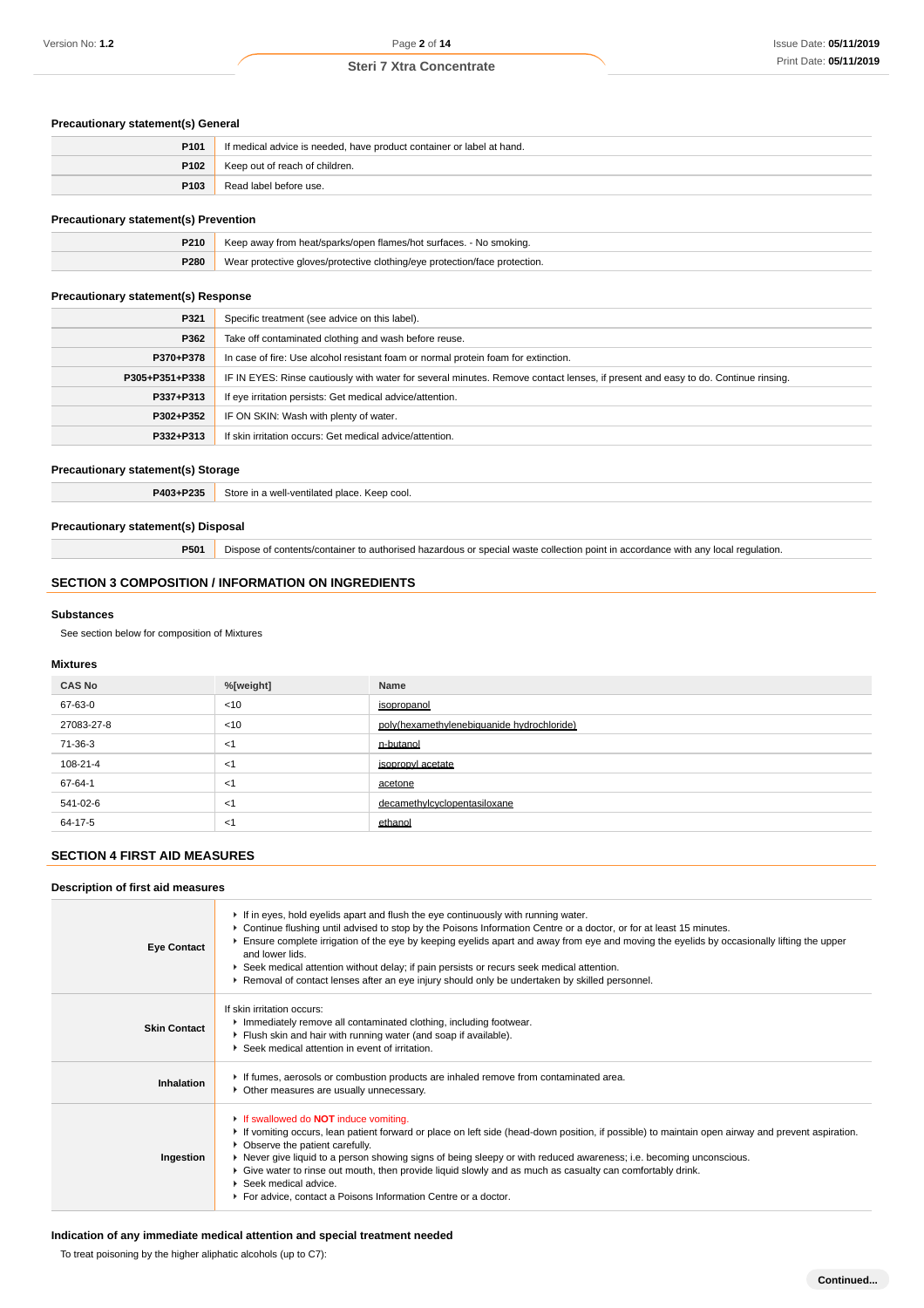Gastric lavage with copious amounts of water.

-----------------------------------------------------------------

-----------------------------------------------------------------

- It may be beneficial to instill 60 ml of mineral oil into the stomach.
- **Oxygen and artificial respiration as needed.**
- Electrolyte balance: it may be useful to start 500 ml. M/6 sodium bicarbonate intravenously but maintain a cautious and conservative attitude toward electrolyte replacement unless shock or severe acidosis threatens.
- $\blacktriangleright$  To protect the liver, maintain carbohydrate intake by intravenous infusions of glucose.
- Haemodialysis if coma is deep and persistent. [GOSSELIN, SMITH HODGE: Clinical Toxicology of Commercial Products, Ed 5)

#### BASIC TREATMENT

- Establish a patent airway with suction where necessary.
- Watch for signs of respiratory insufficiency and assist ventilation as necessary.
- Administer oxygen by non-rebreather mask at 10 to 15 l/min.
- **Monitor and treat, where necessary, for shock.**
- Monitor and treat, where necessary, for pulmonary oedema.
- Anticipate and treat, where necessary, for seizures.
- **DO NOT** use emetics. Where ingestion is suspected rinse mouth and give up to 200 ml water (5 ml/kg recommended) for dilution where patient is able to swallow, has a strong gag reflex and does not drool.
- ▶ Give activated charcoal.

-----------------------------------------------------------------

# ADVANCED TREATMENT

- ----------------------------------------------------------------- Consider orotracheal or nasotracheal intubation for airway control in unconscious patient or where respiratory arrest has occurred.
- **Positive-pressure ventilation using a bag-valve mask might be of use.**
- Monitor and treat, where necessary, for arrhythmias.
- Start an IV D5W TKO. If signs of hypovolaemia are present use lactated Ringers solution. Fluid overload might create complications.
- If the patient is hypoglycaemic (decreased or loss of consciousness, tachycardia, pallor, dilated pupils, diaphoresis and/or dextrose strip or glucometer readings below 50 mg), give 50% dextrose.
- Hypotension with signs of hypovolaemia requires the cautious administration of fluids. Fluid overload might create complications.
- Drug therapy should be considered for pulmonary oedema.
- Treat seizures with diazepam.

-----------------------------------------------------------------

-----------------------------------------------------------------

Proparacaine hydrochloride should be used to assist eye irrigation.

#### EMERGENCY DEPARTMENT

- Laboratory analysis of complete blood count, serum electrolytes, BUN, creatinine, glucose, urinalysis, baseline for serum aminotransferases (ALT and AST), calcium, phosphorus and magnesium, may assist in establishing a treatment regime. Other useful analyses include anion and osmolar gaps, arterial blood gases (ABGs), chest radiographs and electrocardiograph.
- **Positive end-expiratory pressure (PEEP)-assisted ventilation may be required for acute parenchymal injury or adult respiratory distress syndrome.**
- Acidosis may respond to hyperventilation and bicarbonate therapy.
- Haemodialysis might be considered in patients with severe intoxication.
- Consult a toxicologist as necessary. BRONSTEIN, A.C. and CURRANCE, P.L. EMERGENCY CARE FOR HAZARDOUS MATERIALS EXPOSURE: 2nd Ed. 1994

For C8 alcohols and above.

Symptomatic and supportive therapy is advised in managing patients.

#### **SECTION 5 FIREFIGHTING MEASURES**

#### **Extinguishing media**

- Alcohol stable foam.
- **Dry chemical powder.**
- **BCF** (where regulations permit).
- Carbon dioxide.
- Water spray or fog Large fires only.

#### **Special hazards arising from the substrate or mixture**

|  | Avoid contamination with oxidising agents i.e. nitrates, oxidising acids, chlorine bleaches, pool chlorine etc, as ignition may result |
|--|----------------------------------------------------------------------------------------------------------------------------------------|
|--|----------------------------------------------------------------------------------------------------------------------------------------|

**Advice for firefighters**

| <b>Fire Fighting</b>         | Alert Fire Brigade and tell them location and nature of hazard.<br>▶ Wear full body protective clothing with breathing apparatus.<br>▶ Prevent, by any means available, spillage from entering drains or water course.<br>► Use water delivered as a fine spray to control fire and cool adjacent area.<br>Avoid spraying water onto liquid pools.<br>DO NOT approach containers suspected to be hot.<br>► Cool fire exposed containers with water spray from a protected location.<br>If safe to do so, remove containers from path of fire. |
|------------------------------|-----------------------------------------------------------------------------------------------------------------------------------------------------------------------------------------------------------------------------------------------------------------------------------------------------------------------------------------------------------------------------------------------------------------------------------------------------------------------------------------------------------------------------------------------|
| <b>Fire/Explosion Hazard</b> | $\triangleright$ Combustible.<br>▶ Slight fire hazard when exposed to heat or flame.<br>► Heating may cause expansion or decomposition leading to violent rupture of containers.<br>• On combustion, may emit toxic fumes of carbon monoxide (CO).<br>• May emit acrid smoke.<br>• Mists containing combustible materials may be explosive.<br>Combustion products include:<br>carbon dioxide (CO2)<br>other pyrolysis products typical of burning organic material.                                                                          |
| <b>HAZCHEM</b>               | $-3Z$                                                                                                                                                                                                                                                                                                                                                                                                                                                                                                                                         |

#### **SECTION 6 ACCIDENTAL RELEASE MEASURES**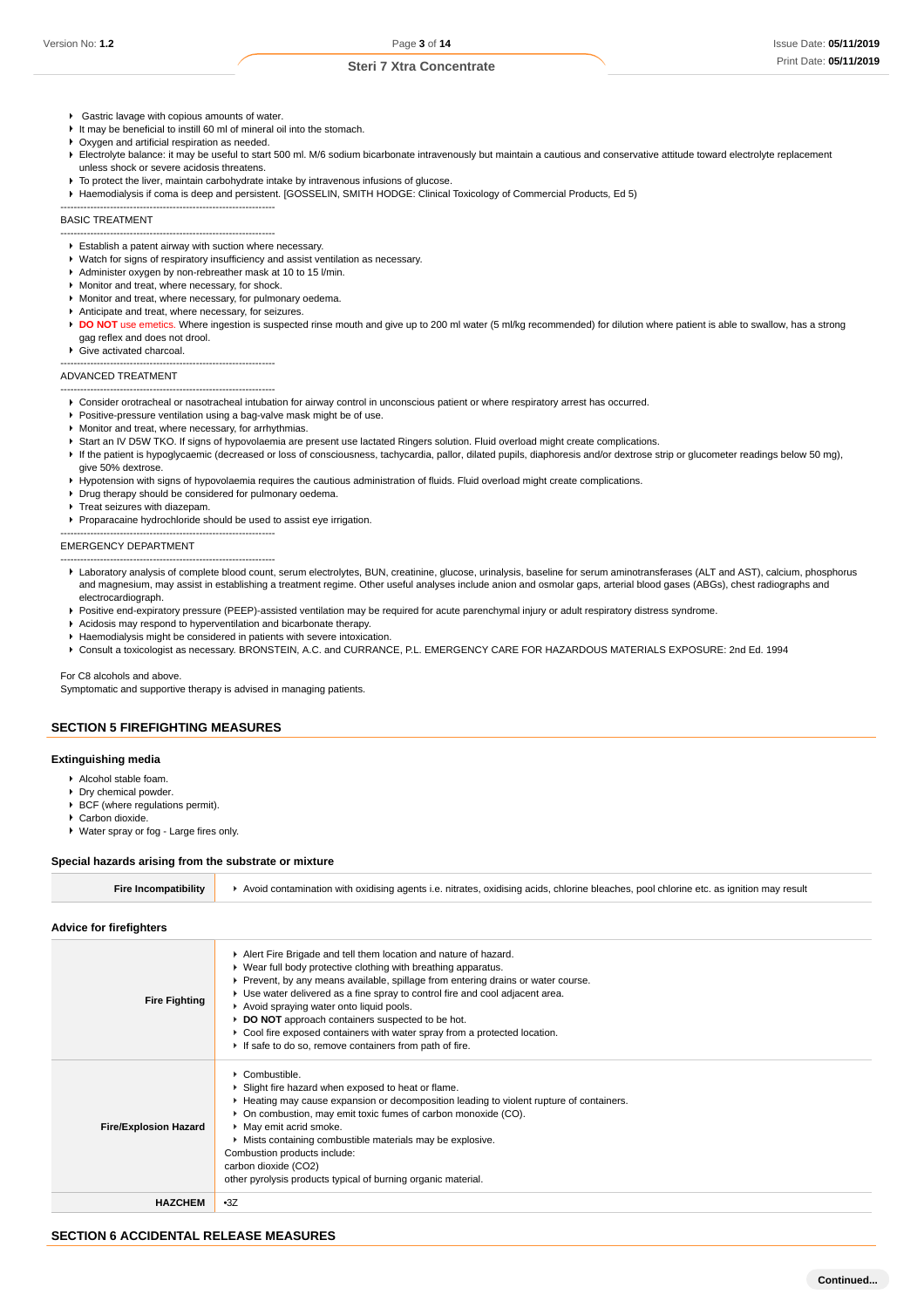**Personal precautions, protective equipment and emergency procedures**

See section 8

#### **Environmental precautions**

See section 12

## **Methods and material for containment and cleaning up**

| <b>Minor Spills</b> | Environmental hazard - contain spillage.<br>Clean up all spills immediately.<br>Avoid breathing vapours and contact with skin and eyes.<br>Control personal contact with the substance, by using protective equipment.<br>Contain and absorb spill with sand, earth, inert material or vermiculite.<br>$\triangleright$ Wipe up.<br>Place in a suitable, labelled container for waste disposal.                                                                                                                                                                                                                                                                                                                                                                                                                                                                                                                                                                                                                                                                                                                                                                                                                                        |              |            |            |                    |  |
|---------------------|----------------------------------------------------------------------------------------------------------------------------------------------------------------------------------------------------------------------------------------------------------------------------------------------------------------------------------------------------------------------------------------------------------------------------------------------------------------------------------------------------------------------------------------------------------------------------------------------------------------------------------------------------------------------------------------------------------------------------------------------------------------------------------------------------------------------------------------------------------------------------------------------------------------------------------------------------------------------------------------------------------------------------------------------------------------------------------------------------------------------------------------------------------------------------------------------------------------------------------------|--------------|------------|------------|--------------------|--|
|                     | Environmental hazard - contain spillage.<br>Chemical Class: alcohols and glycols<br>For release onto land: recommended sorbents listed in order of priority.                                                                                                                                                                                                                                                                                                                                                                                                                                                                                                                                                                                                                                                                                                                                                                                                                                                                                                                                                                                                                                                                           |              |            |            |                    |  |
|                     | SORBENT<br>RANK   APPLICATION<br><b>TYPE</b>                                                                                                                                                                                                                                                                                                                                                                                                                                                                                                                                                                                                                                                                                                                                                                                                                                                                                                                                                                                                                                                                                                                                                                                           |              | COLLECTION |            | <b>LIMITATIONS</b> |  |
|                     | <b>LAND SPILL - SMALL</b>                                                                                                                                                                                                                                                                                                                                                                                                                                                                                                                                                                                                                                                                                                                                                                                                                                                                                                                                                                                                                                                                                                                                                                                                              |              |            |            |                    |  |
|                     | cross-linked polymer - particulate                                                                                                                                                                                                                                                                                                                                                                                                                                                                                                                                                                                                                                                                                                                                                                                                                                                                                                                                                                                                                                                                                                                                                                                                     | $\vert$ 1    | shovel     | shovel     | R, W, SS           |  |
|                     | cross-linked polymer - pillow                                                                                                                                                                                                                                                                                                                                                                                                                                                                                                                                                                                                                                                                                                                                                                                                                                                                                                                                                                                                                                                                                                                                                                                                          | $\mathbf{1}$ | throw      | pitchfork  | R, DGC, RT         |  |
|                     | sorbent clay - particulate                                                                                                                                                                                                                                                                                                                                                                                                                                                                                                                                                                                                                                                                                                                                                                                                                                                                                                                                                                                                                                                                                                                                                                                                             | 2            | shovel     | shovel     | R,I, P             |  |
|                     | wood fiber - pillow                                                                                                                                                                                                                                                                                                                                                                                                                                                                                                                                                                                                                                                                                                                                                                                                                                                                                                                                                                                                                                                                                                                                                                                                                    | 3            | throw      | pitchfork  | R, P, DGC, RT      |  |
|                     | treated wood fiber - pillow                                                                                                                                                                                                                                                                                                                                                                                                                                                                                                                                                                                                                                                                                                                                                                                                                                                                                                                                                                                                                                                                                                                                                                                                            | 3            | throw      | pitchfork  | DGC, RT            |  |
|                     | foamed glass - pillow                                                                                                                                                                                                                                                                                                                                                                                                                                                                                                                                                                                                                                                                                                                                                                                                                                                                                                                                                                                                                                                                                                                                                                                                                  | 4            | throw      | pichfork   | R, P, DGC, RT      |  |
|                     | LAND SPILL - MEDIUM                                                                                                                                                                                                                                                                                                                                                                                                                                                                                                                                                                                                                                                                                                                                                                                                                                                                                                                                                                                                                                                                                                                                                                                                                    |              |            |            |                    |  |
|                     | cross-linked polymer - particulate                                                                                                                                                                                                                                                                                                                                                                                                                                                                                                                                                                                                                                                                                                                                                                                                                                                                                                                                                                                                                                                                                                                                                                                                     | $\mathbf{1}$ | blower     | skiploader | R,W, SS            |  |
|                     | polypropylene - particulate                                                                                                                                                                                                                                                                                                                                                                                                                                                                                                                                                                                                                                                                                                                                                                                                                                                                                                                                                                                                                                                                                                                                                                                                            | 2            | blower     | skiploader | W, SS, DGC         |  |
|                     | sorbent clay - particulate                                                                                                                                                                                                                                                                                                                                                                                                                                                                                                                                                                                                                                                                                                                                                                                                                                                                                                                                                                                                                                                                                                                                                                                                             | 2            | blower     | skiploader | R, I, W, P, DGC    |  |
|                     | polypropylene - mat                                                                                                                                                                                                                                                                                                                                                                                                                                                                                                                                                                                                                                                                                                                                                                                                                                                                                                                                                                                                                                                                                                                                                                                                                    | 3            | throw      | skiploader | DGC, RT            |  |
| <b>Major Spills</b> | expanded mineral - particulate                                                                                                                                                                                                                                                                                                                                                                                                                                                                                                                                                                                                                                                                                                                                                                                                                                                                                                                                                                                                                                                                                                                                                                                                         | 3            | blower     | skiploader | R, I, W, P, DGC    |  |
|                     | polyurethane - mat                                                                                                                                                                                                                                                                                                                                                                                                                                                                                                                                                                                                                                                                                                                                                                                                                                                                                                                                                                                                                                                                                                                                                                                                                     | 4            | throw      | skiploader | DGC, RT            |  |
|                     | Legend<br>DGC: Not effective where ground cover is dense<br>R; Not reusable<br>I: Not incinerable<br>P: Effectiveness reduced when rainy<br>RT:Not effective where terrain is rugged<br>SS: Not for use within environmentally sensitive sites<br>W: Effectiveness reduced when windy<br>Reference: Sorbents for Liquid Hazardous Substance Cleanup and Control;<br>R.W Melvold et al: Pollution Technology Review No. 150: Noyes Data Corporation 1988<br>Moderate hazard.<br>Clear area of personnel and move upwind.<br>Alert Fire Brigade and tell them location and nature of hazard.<br>▶ Wear breathing apparatus plus protective gloves.<br>▶ Prevent, by any means available, spillage from entering drains or water course.<br>▶ No smoking, naked lights or ignition sources.<br>Increase ventilation.<br>Stop leak if safe to do so.<br>Contain spill with sand, earth or vermiculite.<br>Collect recoverable product into labelled containers for recycling.<br>Absorb remaining product with sand, earth or vermiculite.<br>Collect solid residues and seal in labelled drums for disposal.<br>▶ Wash area and prevent runoff into drains.<br>If contamination of drains or waterways occurs, advise emergency services. |              |            |            |                    |  |

Personal Protective Equipment advice is contained in Section 8 of the SDS.

# **SECTION 7 HANDLING AND STORAGE**

## **Precautions for safe handling**

| Safe handling | Avoid all personal contact, including inhalation.<br>Wear protective clothing when risk of exposure occurs.<br>Use in a well-ventilated area.<br>Prevent concentration in hollows and sumps.<br>DO NOT enter confined spaces until atmosphere has been checked.<br>Avoid smoking, naked lights or ignition sources.<br>Avoid contact with incompatible materials. |
|---------------|-------------------------------------------------------------------------------------------------------------------------------------------------------------------------------------------------------------------------------------------------------------------------------------------------------------------------------------------------------------------|
|---------------|-------------------------------------------------------------------------------------------------------------------------------------------------------------------------------------------------------------------------------------------------------------------------------------------------------------------------------------------------------------------|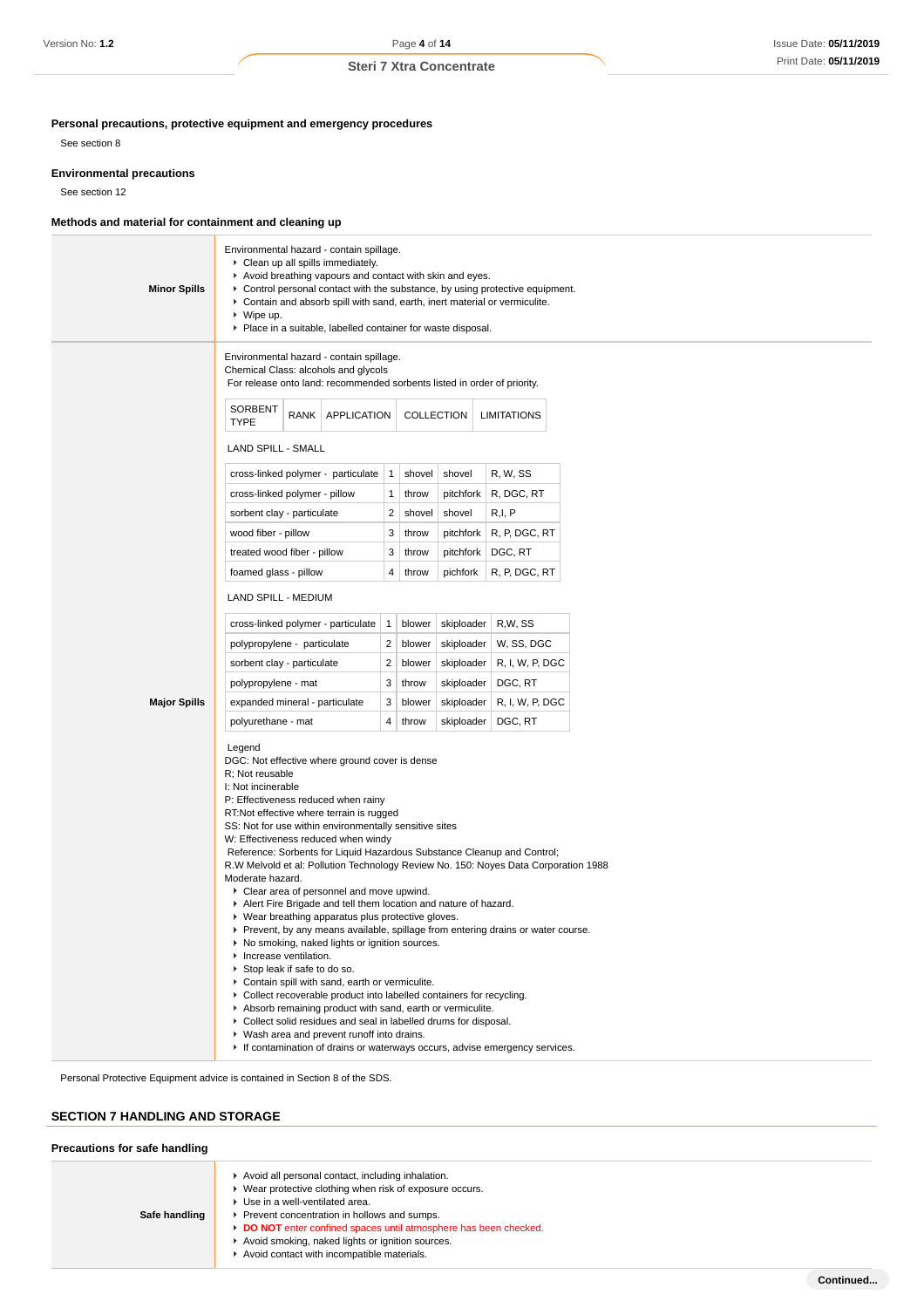|                   | ▶ When handling, DO NOT eat, drink or smoke.                                                                     |
|-------------------|------------------------------------------------------------------------------------------------------------------|
|                   | ▶ Keep containers securely sealed when not in use.                                                               |
|                   | Avoid physical damage to containers.                                                                             |
|                   | Always wash hands with soap and water after handling.                                                            |
|                   | • Work clothes should be laundered separately.                                                                   |
|                   | Use good occupational work practice.                                                                             |
|                   | ▶ Observe manufacturer's storage and handling recommendations contained within this SDS.                         |
|                   | Atmosphere should be regularly checked against established exposure standards to ensure safe working conditions. |
|                   | DO NOT allow clothing wet with material to stay in contact with skin                                             |
|                   | Store in original containers.                                                                                    |
|                   | Keep containers securely sealed.                                                                                 |
|                   | Store in a cool, dry, well-ventilated area.                                                                      |
| Other information | Store away from incompatible materials and foodstuff containers.                                                 |
|                   | ► Protect containers against physical damage and check regularly for leaks.                                      |
|                   | ▶ Observe manufacturer's storage and handling recommendations contained within this SDS.                         |
|                   |                                                                                                                  |

# **Conditions for safe storage, including any incompatibilities**

h

| Suitable container      | Metal can or drum<br>Packaging as recommended by manufacturer.<br>▶ Check all containers are clearly labelled and free from leaks.                                                                                                                                                                                                                                                                                                                                                                                                                                                                                                                                                                                         |
|-------------------------|----------------------------------------------------------------------------------------------------------------------------------------------------------------------------------------------------------------------------------------------------------------------------------------------------------------------------------------------------------------------------------------------------------------------------------------------------------------------------------------------------------------------------------------------------------------------------------------------------------------------------------------------------------------------------------------------------------------------------|
| Storage incompatibility | Alcohols<br>are incompatible with strong acids, acid chlorides, acid anhydrides, oxidising and reducing agents.<br>reacts, possibly violently, with alkaline metals and alkaline earth metals to produce hydrogen<br>react with strong acids, strong caustics, aliphatic amines, isocyanates, acetaldehyde, benzoyl peroxide, chromic acid, chromium oxide,<br>dialkylzincs, dichlorine oxide, ethylene oxide, hypochlorous acid, isopropyl chlorocarbonate, lithium tetrahydroaluminate, nitrogen dioxide,<br>pentafluoroquanidine, phosphorus halides, phosphorus pentasulfide, tangerine oil, triethylaluminium, triisobutylaluminium<br>should not be heated above 49 deg. C. when in contact with aluminium equipment |

# **SECTION 8 EXPOSURE CONTROLS / PERSONAL PROTECTION**

# **Control parameters**

# **OCCUPATIONAL EXPOSURE LIMITS (OEL)**

# **INGREDIENT DATA**

| <b>Source</b>                | Ingredient        | <b>Material name</b> | <b>TWA</b>            | <b>STEL</b>           | Peak               | <b>Notes</b>  |
|------------------------------|-------------------|----------------------|-----------------------|-----------------------|--------------------|---------------|
| Australia Exposure Standards | isopropanol       | Isopropyl alcohol    | 400 ppm / 983 mg/m3   | 1230 mg/m3 / 500 ppm  | Not Available      | Not Available |
| Australia Exposure Standards | n-butanol         | n-Butyl alcohol      | Not Available         | Not Available         | 50 ppm / 152 mg/m3 | Not Available |
| Australia Exposure Standards | isopropyl acetate | Isopropyl acetate    | 250 ppm / 1040 mg/m3  | 1290 mg/m3 / 310 ppm  | Not Available      | Not Available |
| Australia Exposure Standards | acetone           | Acetone              | 500 ppm / 1185 mg/m3  | 2375 mg/m3 / 1000 ppm | Not Available      | Not Available |
| Australia Exposure Standards | ethanol           | Ethyl alcohol        | 1000 ppm / 1880 mg/m3 | Not Available         | Not Available      | Not Available |

## **EMERGENCY LIMITS**

| Ingredient                                    | <b>Material name</b>                      | TEEL-1        |                     | TEEL-2        | TEEL-3        |
|-----------------------------------------------|-------------------------------------------|---------------|---------------------|---------------|---------------|
| isopropanol                                   | Isopropyl alcohol<br>400 ppm              |               |                     | 2000 ppm      | 12000 ppm     |
| n-butanol                                     | Butyl alcohol, n-; (n-Butanol)            | 60 ppm        |                     | 800 ppm       | 8000 ppm      |
| isopropyl acetate                             | Isopropyl acetate                         | 200 ppm       |                     | 2700 ppm      | 16000 ppm     |
| acetone                                       | Acetone                                   | Not Available |                     | Not Available | Not Available |
| decamethylcyclopentasiloxane                  | Decamethylcyclopentasiloxane              | $4.8$ ppm     |                     | 53 ppm        | 320 ppm       |
| ethanol                                       | Ethyl alcohol; (Ethanol)<br>Not Available |               |                     | Not Available | 15000 ppm     |
|                                               |                                           |               |                     |               |               |
| Ingredient                                    | <b>Original IDLH</b>                      |               | <b>Revised IDLH</b> |               |               |
| isopropanol                                   | 2,000 ppm                                 |               | Not Available       |               |               |
| poly(hexamethylenebiguanide<br>hydrochloride) | Not Available                             |               | Not Available       |               |               |
| n-butanol                                     | 1,400 ppm                                 |               | Not Available       |               |               |
| isopropyl acetate                             | 1,800 ppm                                 |               | Not Available       |               |               |
| acetone                                       | 2,500 ppm                                 |               | Not Available       |               |               |
| decamethylcyclopentasiloxane                  | Not Available                             |               | Not Available       |               |               |
| ethanol                                       | 3,300 ppm                                 |               | Not Available       |               |               |

## **OCCUPATIONAL EXPOSURE BANDING**

| Ingredient                                    | <b>Occupational Exposure Band Rating</b>                                                                                                                                                                                                                                                                                                                                 | <b>Occupational Exposure Band Limit</b> |
|-----------------------------------------------|--------------------------------------------------------------------------------------------------------------------------------------------------------------------------------------------------------------------------------------------------------------------------------------------------------------------------------------------------------------------------|-----------------------------------------|
| poly(hexamethylenebiguanide<br>hydrochloride) |                                                                                                                                                                                                                                                                                                                                                                          | $\leq 0.01$ mg/m <sup>3</sup>           |
| decamethylcyclopentasiloxane                  | E                                                                                                                                                                                                                                                                                                                                                                        | $\leq 0.1$ ppm                          |
| Notes:                                        | Occupational exposure banding is a process of assigning chemicals into specific categories or bands based on a chemical's potency and the<br>adverse health outcomes associated with exposure. The output of this process is an occupational exposure band (OEB), which corresponds to a<br>range of exposure concentrations that are expected to protect worker health. |                                         |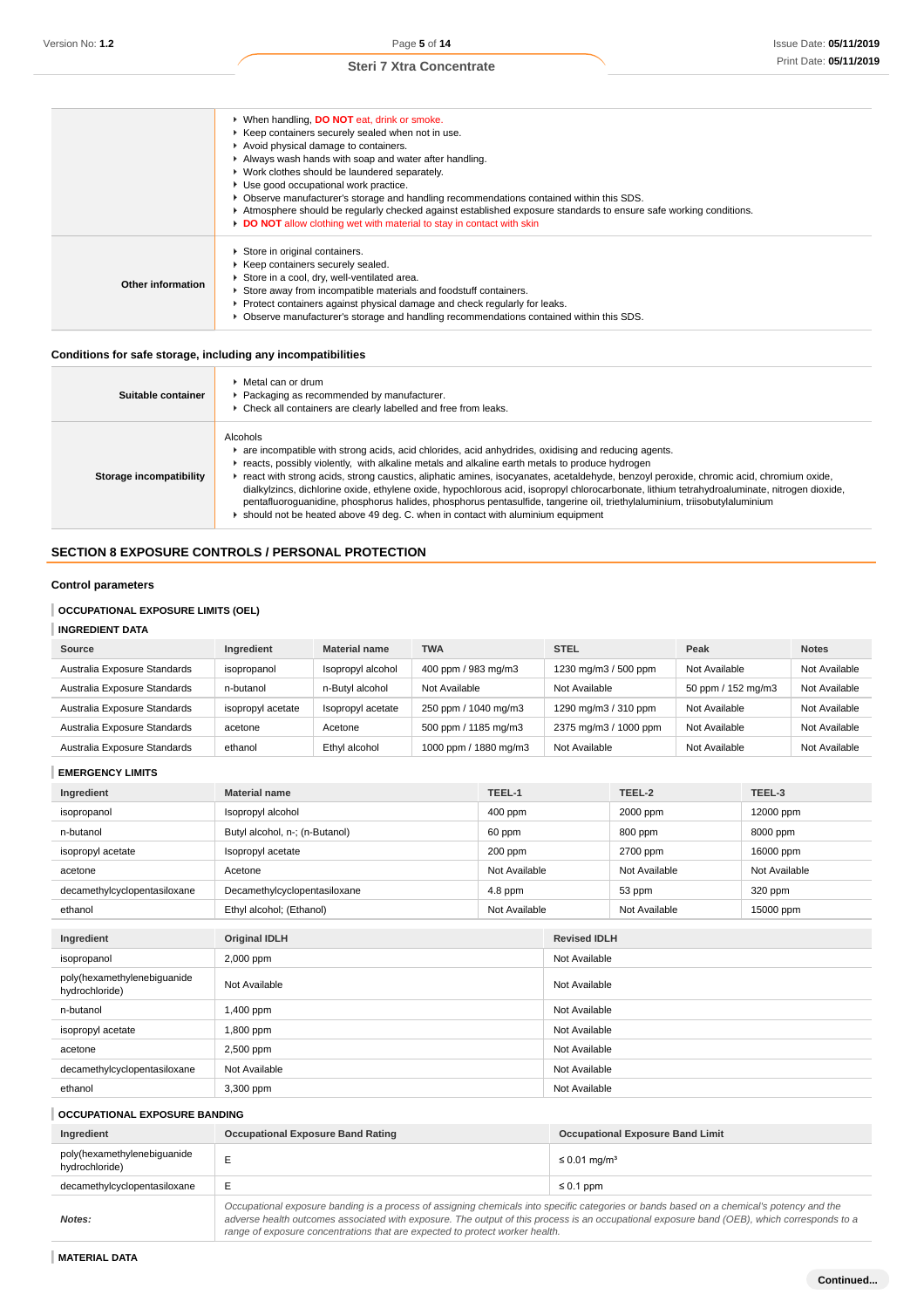For ethanol:

Odour Threshold Value: 49-716 ppm (detection), 101 ppm (recognition)

Eye and respiratory tract irritation do not appear to occur at exposure levels of less than 5000 ppm and the TLV-TWA is thought to provide an adequate margin of safety against such effects. Experiments in man show that inhalation of 1000 ppm caused slight symptoms of poisoning and 5000 ppm caused strong stupor and morbid sleepiness. Subjects exposed to 5000 ppm to 10000 ppm experienced smarting of the eyes and nose and coughing. Symptoms disappeared within minutes. Inhalation also causes local irritating effects to the eyes and upper respiratory tract, headaches, sensation of heat intraocular tension, stupor, fatigue and a need to sleep. At 15000 ppm there was continuous lachrymation and coughing.

For isopropyl acetate:

Odour Threshold Value: 0.50-34 ppm (detection), 0.91-41 ppm (recognition)

The TLV-TWA is thought to be protective against ocular and upper respiratory tract irritation. It must be noted however that one study demonstrated that the majority of subjects exposed at 200 ppm for 15 minutes experienced eye irritation.

Odour Safety Factor(OSF) OSF=74 (ISOPROPYL ACETATE)

Odour Threshold Value: 3.6 ppm (detection), 699 ppm (recognition)

Saturation vapour concentration: 237000 ppm @ 20 C

NOTE: Detector tubes measuring in excess of 40 ppm, are available.

Exposure at or below the recommended TLV-TWA is thought to protect the worker against mild irritation associated with brief exposures and the bioaccumulation, chronic irritation of the respiratory tract and headaches associated with long-term acetone exposures. The NIOSH REL-TWA is substantially lower and has taken into account slight irritation experienced by volunteer subjects at 300 ppm. Mild irritation to acclimatised workers begins at about 750 ppm - unacclimatised subjects will experience irritation at about 350-500 ppm but acclimatisation can occur rapidly. Disagreement between the peak bodies is based largely on the view by ACGIH that widespread use of acetone, without evidence of significant adverse health effects at higher concentrations, allows acceptance of a higher limit.

Half-life of acetone in blood is 3 hours which means that no adjustment for shift-length has to be made with reference to the standard 8 hour/day, 40 hours per week because body clearance occurs within any shift with low potential for accumulation.

A STEL has been established to prevent excursions of acetone vapours that could cause depression of the central nervous system.

Odour Safety Factor(OSF)

OSF=38 (ACETONE)

Odour Threshold Value: 3.3 ppm (detection), 7.6 ppm (recognition)

Exposure at or below the recommended isopropanol TLV-TWA and STEL is thought to minimise the potential for inducing narcotic effects or significant irritation of the eyes or upper respiratory tract. It is believed, in the absence of hard evidence, that this limit also provides protection against the development of chronic health effects. The limit is intermediate to that set for ethanol, which is less toxic, and n-propyl alcohol, which is more toxic, than isopropanol

For n-butanol:

Odour Threshold Value: 0.12-3.4 ppm (detection), 1.0-3.5 ppm (recognition)

NOTE: Detector tubes for n-butanol, measuring in excess of 5 ppm are commercially available.

Exposure at or below the TLV-TWA is thought to provide protection against hearing loss due to vestibular and auditory nerve damage in younger workers and to protect against the significant risk of headache and irritation.

25 ppm may produce mild irritation of the respiratory tract 50 ppm may produce headache and vertigo.

Higher concentrations may produce marked irritation, sore throat, coughing, nausea, shortness of breath, pulmonary injury and central nervous system depression characterised by headache, dizziness, dullness and drowsiness.

6000 ppm may produce giddiness, prostration, narcosis, ataxia, and death.

Odour Safety Factor (OSF) OSF=60 (n-BUTANOL)

#### **Exposure controls**

| Appropriate engineering<br>controls | Engineering controls are used to remove a hazard or place a barrier between the worker and the hazard. Well-designed engineering controls can<br>be highly effective in protecting workers and will typically be independent of worker interactions to provide this high level of protection.<br>The basic types of engineering controls are:<br>Process controls which involve changing the way a job activity or process is done to reduce the risk.<br>Enclosure and/or isolation of emission source which keeps a selected hazard 'physically' away from the worker and ventilation that strategically<br>'adds' and 'removes' air in the work environment. Ventilation can remove or dilute an air contaminant if designed properly. The design of a<br>ventilation system must match the particular process and chemical or contaminant in use.<br>Employers may need to use multiple types of controls to prevent employee overexposure.<br>General exhaust is adequate under normal operating conditions. Local exhaust ventilation may be required in specific circumstances. If risk of<br>overexposure exists, wear approved respirator. Correct fit is essential to obtain adequate protection. Provide adequate ventilation in warehouse<br>or closed storage areas. |
|-------------------------------------|-----------------------------------------------------------------------------------------------------------------------------------------------------------------------------------------------------------------------------------------------------------------------------------------------------------------------------------------------------------------------------------------------------------------------------------------------------------------------------------------------------------------------------------------------------------------------------------------------------------------------------------------------------------------------------------------------------------------------------------------------------------------------------------------------------------------------------------------------------------------------------------------------------------------------------------------------------------------------------------------------------------------------------------------------------------------------------------------------------------------------------------------------------------------------------------------------------------------------------------------------------------------------------------|
| <b>Personal protection</b>          |                                                                                                                                                                                                                                                                                                                                                                                                                                                                                                                                                                                                                                                                                                                                                                                                                                                                                                                                                                                                                                                                                                                                                                                                                                                                                   |
| Eye and face protection             | Safety glasses with side shields.<br>▶ Contact lenses may pose a special hazard; soft contact lenses may absorb and concentrate irritants. A written policy document, describing<br>the wearing of lenses or restrictions on use, should be created for each workplace or task. This should include a review of lens absorption<br>and adsorption for the class of chemicals in use and an account of injury experience. Medical and first-aid personnel should be trained in<br>their removal and suitable equipment should be readily available. In the event of chemical exposure, begin eye irrigation immediately and<br>remove contact lens as soon as practicable. Lens should be removed at the first signs of eye redness or irritation - lens should be removed in<br>a clean environment only after workers have washed hands thoroughly. [CDC NIOSH Current Intelligence Bulletin 59], [AS/NZS 1336 or<br>national equivalent]                                                                                                                                                                                                                                                                                                                                        |
| <b>Skin protection</b>              | See Hand protection below                                                                                                                                                                                                                                                                                                                                                                                                                                                                                                                                                                                                                                                                                                                                                                                                                                                                                                                                                                                                                                                                                                                                                                                                                                                         |
| Hands/feet protection               | ▶ Wear chemical protective gloves, e.g. PVC.<br>▶ Wear safety footwear or safety gumboots, e.g. Rubber<br>The selection of suitable gloves does not only depend on the material, but also on further marks of quality which vary from manufacturer to<br>manufacturer. Where the chemical is a preparation of several substances, the resistance of the glove material can not be calculated in advance<br>and has therefore to be checked prior to the application.<br>For general applications, gloves with a thickness typically greater than 0.35 mm, are recommended.<br>It should be emphasised that glove thickness is not necessarily a good predictor of glove resistance to a specific chemical, as the permeation<br>efficiency of the glove will be dependent on the exact composition of the glove material. Therefore, glove selection should also be based on<br>consideration of the task requirements and knowledge of breakthrough times.<br>Glove thickness may also vary depending on the glove manufacturer, the glove type and the glove model. Therefore, the manufacturers'                                                                                                                                                                               |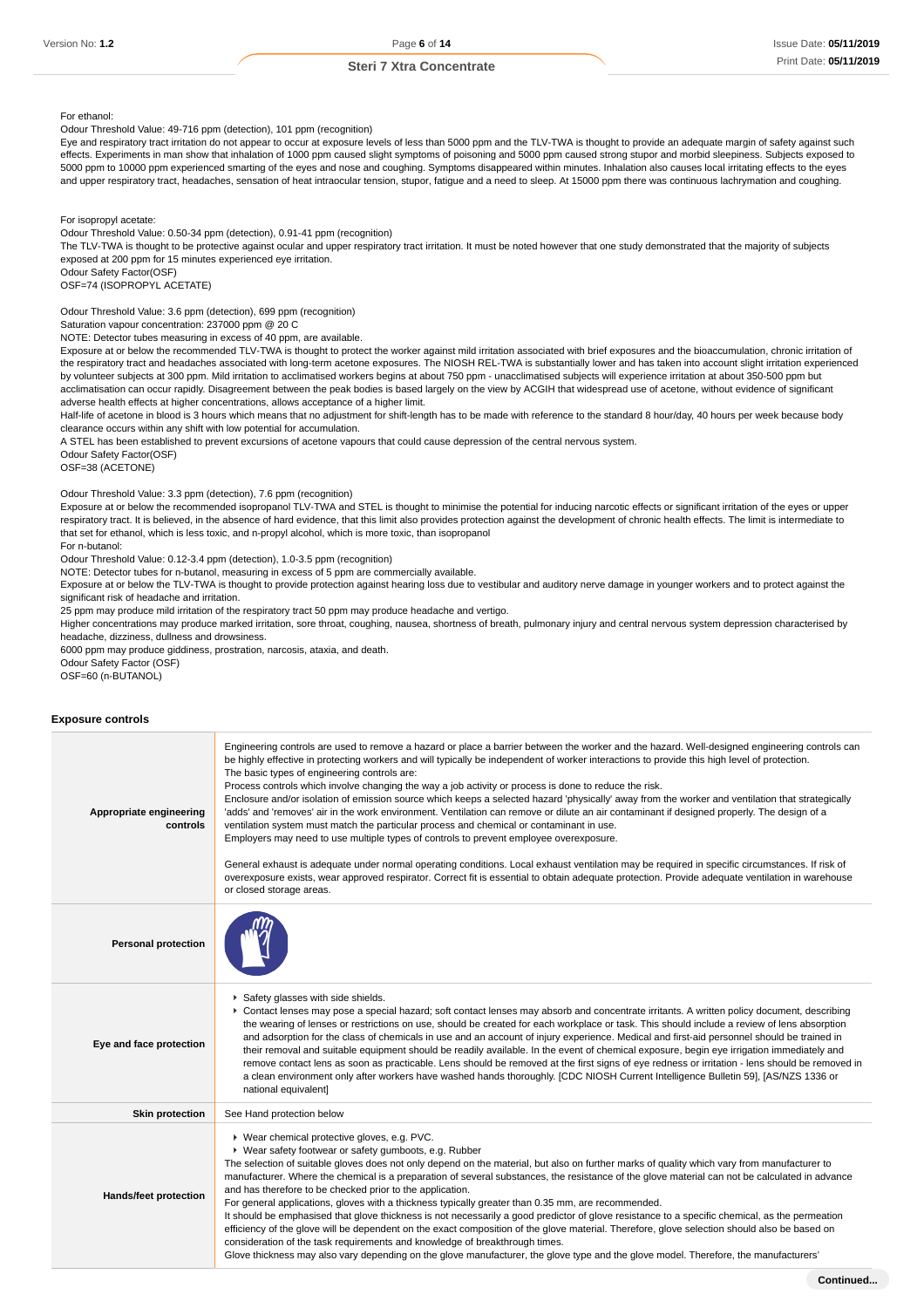|                        | technical data should always be taken into account to ensure selection of the most appropriate glove for the task.<br>Note: Depending on the activity being conducted, gloves of varying thickness may be required for specific tasks. For example:<br>Thinner gloves (down to 0.1 mm or less) may be required where a high degree of manual dexterity is needed. However, these<br>gloves are only likely to give short duration protection and would normally be just for single use applications, then disposed of.<br>Thicker gloves (up to 3 mm or more) may be required where there is a mechanical (as well as a chemical) risk i.e. where there is<br>abrasion or puncture potential<br>Gloves must only be worn on clean hands. After using gloves, hands should be washed and dried thoroughly. Application of a non-perfumed<br>moisturiser is recommended. |
|------------------------|------------------------------------------------------------------------------------------------------------------------------------------------------------------------------------------------------------------------------------------------------------------------------------------------------------------------------------------------------------------------------------------------------------------------------------------------------------------------------------------------------------------------------------------------------------------------------------------------------------------------------------------------------------------------------------------------------------------------------------------------------------------------------------------------------------------------------------------------------------------------|
| <b>Body protection</b> | See Other protection below                                                                                                                                                                                                                                                                                                                                                                                                                                                                                                                                                                                                                                                                                                                                                                                                                                             |
| Other protection       | ▶ Barrier cream.<br>▶ Skin cleansing cream.<br>Eve wash unit for bulk usage.                                                                                                                                                                                                                                                                                                                                                                                                                                                                                                                                                                                                                                                                                                                                                                                           |

## **SECTION 9 PHYSICAL AND CHEMICAL PROPERTIES**

#### **Information on basic physical and chemical properties**

| Appearance                                      | Clear colourless liquid |                                            |               |
|-------------------------------------------------|-------------------------|--------------------------------------------|---------------|
|                                                 |                         |                                            |               |
| <b>Physical state</b>                           | Liquid                  | Relative density (Water = 1)               | $0.95 - 1.05$ |
| Odour                                           | Not Available           | Partition coefficient n-octanol<br>/ water | Not Available |
| <b>Odour threshold</b>                          | Not Available           | Auto-ignition temperature (°C)             | Not Available |
| pH (as supplied)                                | $6.0 - 8.0$             | <b>Decomposition temperature</b>           | Not Available |
| Melting point / freezing point<br>(°C)          | $\mathbf 0$             | Viscosity (cSt)                            | Not Available |
| Initial boiling point and boiling<br>range (°C) | 100                     | Molecular weight (g/mol)                   | Not Available |
| Flash point (°C)                                | $60 - 93$               | Taste                                      | Not Available |
| <b>Evaporation rate</b>                         | Not Available           | <b>Explosive properties</b>                | Not Available |
| Flammability                                    | Flammable.              | <b>Oxidising properties</b>                | Not Available |
| Upper Explosive Limit (%)                       | Not Available           | Surface Tension (dyn/cm or<br>$mN/m$ )     | Not Available |
| Lower Explosive Limit (%)                       | Not Available           | <b>Volatile Component (%vol)</b>           | Not Available |
| Vapour pressure (kPa)                           | Not Available           | Gas group                                  | Not Available |
| Solubility in water                             | Miscible                | pH as a solution (1%)                      | Not Available |
| Vapour density $(Air = 1)$                      | Not Available           | VOC g/L                                    | 25            |

# **SECTION 10 STABILITY AND REACTIVITY**

| Reactivity                            | See section 7                                                                                                                        |
|---------------------------------------|--------------------------------------------------------------------------------------------------------------------------------------|
| <b>Chemical stability</b>             | • Unstable in the presence of incompatible materials.<br>▶ Product is considered stable.<br>Hazardous polymerisation will not occur. |
| Possibility of hazardous<br>reactions | See section 7                                                                                                                        |
| <b>Conditions to avoid</b>            | See section 7                                                                                                                        |
| Incompatible materials                | See section 7                                                                                                                        |
| Hazardous decomposition<br>products   | See section 5                                                                                                                        |

# **SECTION 11 TOXICOLOGICAL INFORMATION**

#### **Information on toxicological effects**

| <b>Inhaled</b> | The material is not thought to produce either adverse health effects or irritation of the respiratory tract following inhalation (as classified by EC<br>Directives using animal models). Nevertheless, adverse systemic effects have been produced following exposure of animals by at least one other<br>route and good hygiene practice requires that exposure be kept to a minimum and that suitable control measures be used in an occupational<br>setting.                                                                                                                                                                                                                                                                                                                                                                                                                                                                                                                        |
|----------------|-----------------------------------------------------------------------------------------------------------------------------------------------------------------------------------------------------------------------------------------------------------------------------------------------------------------------------------------------------------------------------------------------------------------------------------------------------------------------------------------------------------------------------------------------------------------------------------------------------------------------------------------------------------------------------------------------------------------------------------------------------------------------------------------------------------------------------------------------------------------------------------------------------------------------------------------------------------------------------------------|
| Ingestion      | Accidental ingestion of the material may be damaging to the health of the individual.<br>Effects on the nervous system characterise over-exposure to higher aliphatic alcohols. These include headache, muscle weakness, giddiness,<br>ataxia, (loss of muscle coordination), confusion, delirium and coma. Gastrointestinal effects may include nausea, vomiting and diarrhoea. In the<br>absence of effective treatment, respiratory arrest is the most common cause of death in animals acutely poisoned by the higher alcohols.<br>Aspiration of liquid alcohols produces an especially toxic response as they are able to penetrate deeply in the lung where they are absorbed and<br>may produce pulmonary injury. Those possessing lower viscosity elicit a greater response. The result is a high blood level and prompt death at<br>doses otherwise tolerated by ingestion without aspiration. In general the secondary alcohols are less toxic than the corresponding primary |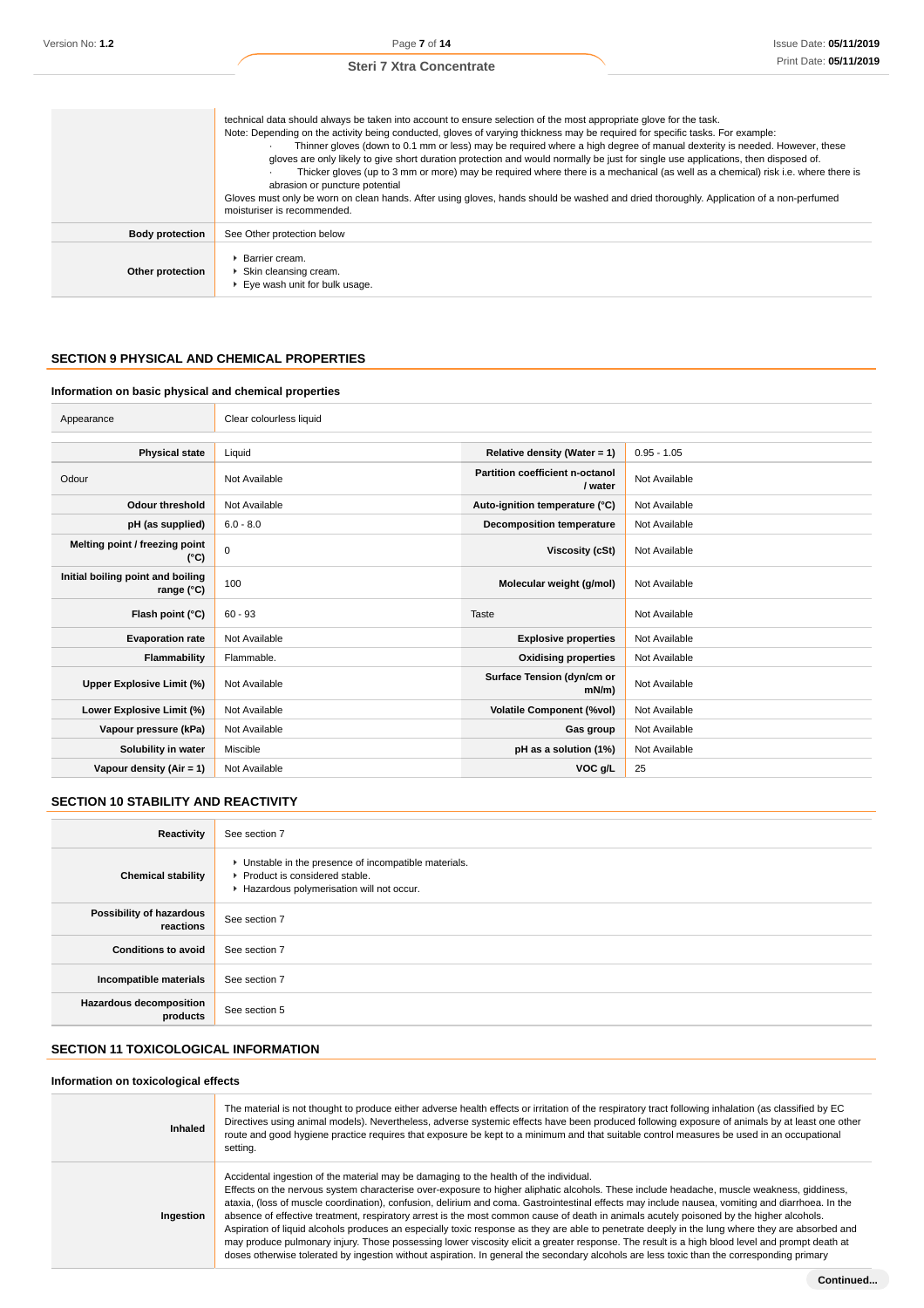|                                               | isomers. As a general observation, alcohols are more powerful central nervous system depressants than their aliphatic analogues. In sequence<br>of decreasing depressant potential, tertiary alcohols with multiple substituent OH groups are more potent than secondary alcohols, which, in turn,<br>are more potent than primary alcohols. The potential for overall systemic toxicity increases with molecular weight (up to C7), principally because<br>the water solubility is diminished and lipophilicity is increased.<br>Within the homologous series of aliphatic alcohols, narcotic potency may increase even faster than lethality<br>Only scanty toxicity information is available about higher homologues of the aliphatic alcohol series (greater than C7) but animal data establish<br>that lethality does not continue to increase with increasing chain length. Aliphatic alcohols with 8 carbons are less toxic than those immediately<br>preceding them in the series. 10 -Carbon n-decyl alcohol has low toxicity as do the solid fatty alcohols (e.g. lauryl, myristyl, cetyl and stearyl).<br>However the rat aspiration test suggests that decyl and melted dodecyl (lauryl) alcohols are dangerous if they enter the trachea. In the rat even a<br>small quantity (0.2 ml) of these behaves like a hydrocarbon solvent in causing death from pulmonary oedema.<br>Primary alcohols are metabolised to corresponding aldehydes and acids; a significant metabolic acidosis may occur. Secondary alcohols are<br>converted to ketones, which are also central nervous system depressants and which, in he case of the higher homologues persist in the blood for<br>many hours. Tertiary alcohols are metabolised slowly and incompletely so their toxic effects are generally persistent.<br>Biguanide have been used in the oral management of mild to moderately severe stable, non-insulin-dependent (type II) diabetes mellitus in<br>patients who are usually over 40 years old and who are obese, and most often have an adult onset of their illness.<br>The administration of oral hypoglycaemic drugs has been reported to be associated with increased cardiovascular mortality as compared to<br>treatment with diet alone or diet plus insulin.<br>Phenformin, previously marketed as an oral hypoglycaemic agent in the USA, was removed from approval of use because of its association with<br>the development of lactic acidosis, a metabolic aberration resulting in mortality rates of between 50% and 70%. Ethanol intake prior to or<br>concomitant with the ingestion of phenformin in therapeutic or excessive dosage appears to predispose the patient to the development of lactic<br>acidosis with potentially serious outcomes. Modification of the basic biguanide structure results in differences in potency, metabolism, excretion<br>and probably toxicity. Adverse effects of overexposure to the biguanides may include absent corneal reflexes and fixed dilated pupils, nausea,<br>vomiting, diarrhoea, abdominal cramps, anorexia, weight loss, epigastric discomfort and pain, haematemesis (blood in the vomit), agitation,<br>confusion, lethargy, seizures, extensor plantar reflexes, coma, rapid, deep respiration and pulmonary hypertension; death may ensue.<br>Cardiovascular involvement may result in tachycardia, hypotension, and myocardial infarction. The skin may become dry and hot and the patient<br>may become dehydrated. The biguanides exert their physiological effects by a similar basic mechanism; they induce an increase in peripheral<br>glucose utilisation, a decrease in hepatic gluconeogenesis and a decrease in the intestinal absorption of glucose, Vitamin B12 and bile acids.<br>Biguanides do not usually lower the blood sugar of healthy individuals unless ethanol or other hypoglycaemic agents are ingested<br>simultaneously. Lactic acidosis may follow the action of the biguanides on cell membranes to reduce oxidative phosphorylation and thus to<br>produce tissue anoxia with increased peripheral glucose uptake.<br>Following ingestion, a single exposure to isopropyl alcohol produced lethargy and non-specific effects such as weight loss and irritation. Ingestion<br>of near-lethal doses of isopropanol produces histopathological changes of the stomach, lungs and kidneys, incoordination, lethargy,<br>gastrointestinal tract irritation, and inactivity or anaesthesia.<br>Swallowing 10 ml. of isopropanol may cause serious injury; 100 ml. may be fatal if not promptly treated. The adult single lethal doses is<br>approximately 250 ml. The toxicity of isopropanol is twice that of ethanol and the symptoms of intoxication appear to be similar except for the<br>absence of an initial euphoric effect; gastritis and vomiting are more prominent. Ingestion may cause nausea, vomiting, and diarrhoea.<br>There is evidence that a slight tolerance to isopropanol may be acquired. |                   |                                   |
|-----------------------------------------------|------------------------------------------------------------------------------------------------------------------------------------------------------------------------------------------------------------------------------------------------------------------------------------------------------------------------------------------------------------------------------------------------------------------------------------------------------------------------------------------------------------------------------------------------------------------------------------------------------------------------------------------------------------------------------------------------------------------------------------------------------------------------------------------------------------------------------------------------------------------------------------------------------------------------------------------------------------------------------------------------------------------------------------------------------------------------------------------------------------------------------------------------------------------------------------------------------------------------------------------------------------------------------------------------------------------------------------------------------------------------------------------------------------------------------------------------------------------------------------------------------------------------------------------------------------------------------------------------------------------------------------------------------------------------------------------------------------------------------------------------------------------------------------------------------------------------------------------------------------------------------------------------------------------------------------------------------------------------------------------------------------------------------------------------------------------------------------------------------------------------------------------------------------------------------------------------------------------------------------------------------------------------------------------------------------------------------------------------------------------------------------------------------------------------------------------------------------------------------------------------------------------------------------------------------------------------------------------------------------------------------------------------------------------------------------------------------------------------------------------------------------------------------------------------------------------------------------------------------------------------------------------------------------------------------------------------------------------------------------------------------------------------------------------------------------------------------------------------------------------------------------------------------------------------------------------------------------------------------------------------------------------------------------------------------------------------------------------------------------------------------------------------------------------------------------------------------------------------------------------------------------------------------------------------------------------------------------------------------------------------------------------------------------------------------------------------------------------------------------------------------------------------------------------------------------------------------------------------------------------------------------------------------------------------------------------------------------------------------------------------------------------------------------------------------------------------------------------------------------------------------------------------------------------------------------------------------------------------------------------------------------------------------------------------------------------------------------------------------------------------------------------------------------------------------------------------------------------------------------------------------------------------------------------------------------------------------------------------------------------------------------------------------------------------------------------------------------------------------------------------------------------------------------------------------------------------------------------------------------------------------------------------------------------------------------------------------------------------------------------------------------------------------------|-------------------|-----------------------------------|
| <b>Skin Contact</b>                           | Evidence exists, or practical experience predicts, that the material either produces inflammation of the skin in a substantial number of individuals<br>following direct contact, and/or produces significant inflammation when applied to the healthy intact skin of animals, for up to four hours, such<br>inflammation being present twenty-four hours or more after the end of the exposure period. Skin irritation may also be present after prolonged or<br>repeated exposure; this may result in a form of contact dermatitis (nonallergic). The dermatitis is often characterised by skin redness (erythema)<br>and swelling (oedema) which may progress to blistering (vesiculation), scaling and thickening of the epidermis. At the microscopic level there<br>may be intercellular oedema of the spongy layer of the skin (spongiosis) and intracellular oedema of the epidermis.<br>The material may accentuate any pre-existing dermatitis condition<br>Skin contact is not thought to have harmful health effects (as classified under EC Directives); the material may still produce health damage<br>following entry through wounds, lesions or abrasions.<br>Most liquid alcohols appear to act as primary skin irritants in humans. Significant percutaneous absorption occurs in rabbits but not apparently in<br>man.<br>Open cuts, abraded or irritated skin should not be exposed to this material<br>Entry into the blood-stream through, for example, cuts, abrasions, puncture wounds or lesions, may produce systemic injury with harmful effects.<br>Examine the skin prior to the use of the material and ensure that any external damage is suitably protected.                                                                                                                                                                                                                                                                                                                                                                                                                                                                                                                                                                                                                                                                                                                                                                                                                                                                                                                                                                                                                                                                                                                                                                                                                                                                                                                                                                                                                                                                                                                                                                                                                                                                                                                                                                                                                                                                                                                                                                                                                                                                                                                                                                                                                                                                                                                                                                                                                                                                                                                                                                                                                                                                                                                                                                                                                                                                                                                                                                                                                                                                                                                                                                                                                                                                                                                                      |                   |                                   |
| Eye                                           | Evidence exists, or practical experience predicts, that the material may cause eye irritation in a substantial number of individuals and/or may<br>produce significant ocular lesions which are present twenty-four hours or more after instillation into the eye(s) of experimental animals.<br>Repeated or prolonged eye contact may cause inflammation characterised by temporary redness (similar to windburn) of the conjunctiva<br>(conjunctivitis); temporary impairment of vision and/or other transient eye damage/ulceration may occur.<br>Isopropanol vapour may cause mild eye irritation at 400 ppm. Splashes may cause severe eye irritation, possible corneal burns and eye damage.<br>Eye contact may cause tearing or blurring of vision.                                                                                                                                                                                                                                                                                                                                                                                                                                                                                                                                                                                                                                                                                                                                                                                                                                                                                                                                                                                                                                                                                                                                                                                                                                                                                                                                                                                                                                                                                                                                                                                                                                                                                                                                                                                                                                                                                                                                                                                                                                                                                                                                                                                                                                                                                                                                                                                                                                                                                                                                                                                                                                                                                                                                                                                                                                                                                                                                                                                                                                                                                                                                                                                                                                                                                                                                                                                                                                                                                                                                                                                                                                                                                                                                                                                                                                                                                                                                                                                                                                                                                                                                                                                                                                                                         |                   |                                   |
| Chronic                                       | Long term or repeated ingestion exposure of isopropanol may produce incoordination, lethargy and reduced weight gain.<br>Repeated inhalation exposure to isopropanol may produce narcosis, incoordination and liver degeneration. Animal data show developmental<br>effects only at exposure levels that produce toxic effects in the adult animals. Isopropanol does not cause genetic damage in bacterial or<br>mammalian cell cultures or in animals.                                                                                                                                                                                                                                                                                                                                                                                                                                                                                                                                                                                                                                                                                                                                                                                                                                                                                                                                                                                                                                                                                                                                                                                                                                                                                                                                                                                                                                                                                                                                                                                                                                                                                                                                                                                                                                                                                                                                                                                                                                                                                                                                                                                                                                                                                                                                                                                                                                                                                                                                                                                                                                                                                                                                                                                                                                                                                                                                                                                                                                                                                                                                                                                                                                                                                                                                                                                                                                                                                                                                                                                                                                                                                                                                                                                                                                                                                                                                                                                                                                                                                                                                                                                                                                                                                                                                                                                                                                                                                                                                                                           |                   |                                   |
|                                               | <b>TOXICITY</b>                                                                                                                                                                                                                                                                                                                                                                                                                                                                                                                                                                                                                                                                                                                                                                                                                                                                                                                                                                                                                                                                                                                                                                                                                                                                                                                                                                                                                                                                                                                                                                                                                                                                                                                                                                                                                                                                                                                                                                                                                                                                                                                                                                                                                                                                                                                                                                                                                                                                                                                                                                                                                                                                                                                                                                                                                                                                                                                                                                                                                                                                                                                                                                                                                                                                                                                                                                                                                                                                                                                                                                                                                                                                                                                                                                                                                                                                                                                                                                                                                                                                                                                                                                                                                                                                                                                                                                                                                                                                                                                                                                                                                                                                                                                                                                                                                                                                                                                                                                                                                    | <b>IRRITATION</b> |                                   |
| Steri 7 Xtra Concentrate                      | Not Available                                                                                                                                                                                                                                                                                                                                                                                                                                                                                                                                                                                                                                                                                                                                                                                                                                                                                                                                                                                                                                                                                                                                                                                                                                                                                                                                                                                                                                                                                                                                                                                                                                                                                                                                                                                                                                                                                                                                                                                                                                                                                                                                                                                                                                                                                                                                                                                                                                                                                                                                                                                                                                                                                                                                                                                                                                                                                                                                                                                                                                                                                                                                                                                                                                                                                                                                                                                                                                                                                                                                                                                                                                                                                                                                                                                                                                                                                                                                                                                                                                                                                                                                                                                                                                                                                                                                                                                                                                                                                                                                                                                                                                                                                                                                                                                                                                                                                                                                                                                                                      | Not Available     |                                   |
|                                               |                                                                                                                                                                                                                                                                                                                                                                                                                                                                                                                                                                                                                                                                                                                                                                                                                                                                                                                                                                                                                                                                                                                                                                                                                                                                                                                                                                                                                                                                                                                                                                                                                                                                                                                                                                                                                                                                                                                                                                                                                                                                                                                                                                                                                                                                                                                                                                                                                                                                                                                                                                                                                                                                                                                                                                                                                                                                                                                                                                                                                                                                                                                                                                                                                                                                                                                                                                                                                                                                                                                                                                                                                                                                                                                                                                                                                                                                                                                                                                                                                                                                                                                                                                                                                                                                                                                                                                                                                                                                                                                                                                                                                                                                                                                                                                                                                                                                                                                                                                                                                                    |                   |                                   |
|                                               | <b>TOXICITY</b>                                                                                                                                                                                                                                                                                                                                                                                                                                                                                                                                                                                                                                                                                                                                                                                                                                                                                                                                                                                                                                                                                                                                                                                                                                                                                                                                                                                                                                                                                                                                                                                                                                                                                                                                                                                                                                                                                                                                                                                                                                                                                                                                                                                                                                                                                                                                                                                                                                                                                                                                                                                                                                                                                                                                                                                                                                                                                                                                                                                                                                                                                                                                                                                                                                                                                                                                                                                                                                                                                                                                                                                                                                                                                                                                                                                                                                                                                                                                                                                                                                                                                                                                                                                                                                                                                                                                                                                                                                                                                                                                                                                                                                                                                                                                                                                                                                                                                                                                                                                                                    | <b>IRRITATION</b> |                                   |
|                                               | dermal (rat) LD50: =12800 mg/kg $^{[2]}$                                                                                                                                                                                                                                                                                                                                                                                                                                                                                                                                                                                                                                                                                                                                                                                                                                                                                                                                                                                                                                                                                                                                                                                                                                                                                                                                                                                                                                                                                                                                                                                                                                                                                                                                                                                                                                                                                                                                                                                                                                                                                                                                                                                                                                                                                                                                                                                                                                                                                                                                                                                                                                                                                                                                                                                                                                                                                                                                                                                                                                                                                                                                                                                                                                                                                                                                                                                                                                                                                                                                                                                                                                                                                                                                                                                                                                                                                                                                                                                                                                                                                                                                                                                                                                                                                                                                                                                                                                                                                                                                                                                                                                                                                                                                                                                                                                                                                                                                                                                           |                   | Eye (rabbit): 10 mg - moderate    |
| isopropanol                                   | Inhalation (rat) LC50: 72.6 mg/l/4h <sup>[2]</sup>                                                                                                                                                                                                                                                                                                                                                                                                                                                                                                                                                                                                                                                                                                                                                                                                                                                                                                                                                                                                                                                                                                                                                                                                                                                                                                                                                                                                                                                                                                                                                                                                                                                                                                                                                                                                                                                                                                                                                                                                                                                                                                                                                                                                                                                                                                                                                                                                                                                                                                                                                                                                                                                                                                                                                                                                                                                                                                                                                                                                                                                                                                                                                                                                                                                                                                                                                                                                                                                                                                                                                                                                                                                                                                                                                                                                                                                                                                                                                                                                                                                                                                                                                                                                                                                                                                                                                                                                                                                                                                                                                                                                                                                                                                                                                                                                                                                                                                                                                                                 |                   | Eye (rabbit): 100 mg - SEVERE     |
|                                               | Oral (rat) LD50: =4396 mg/kg $[2]$                                                                                                                                                                                                                                                                                                                                                                                                                                                                                                                                                                                                                                                                                                                                                                                                                                                                                                                                                                                                                                                                                                                                                                                                                                                                                                                                                                                                                                                                                                                                                                                                                                                                                                                                                                                                                                                                                                                                                                                                                                                                                                                                                                                                                                                                                                                                                                                                                                                                                                                                                                                                                                                                                                                                                                                                                                                                                                                                                                                                                                                                                                                                                                                                                                                                                                                                                                                                                                                                                                                                                                                                                                                                                                                                                                                                                                                                                                                                                                                                                                                                                                                                                                                                                                                                                                                                                                                                                                                                                                                                                                                                                                                                                                                                                                                                                                                                                                                                                                                                 |                   | Eye (rabbit): 100mg/24hr-moderate |
|                                               |                                                                                                                                                                                                                                                                                                                                                                                                                                                                                                                                                                                                                                                                                                                                                                                                                                                                                                                                                                                                                                                                                                                                                                                                                                                                                                                                                                                                                                                                                                                                                                                                                                                                                                                                                                                                                                                                                                                                                                                                                                                                                                                                                                                                                                                                                                                                                                                                                                                                                                                                                                                                                                                                                                                                                                                                                                                                                                                                                                                                                                                                                                                                                                                                                                                                                                                                                                                                                                                                                                                                                                                                                                                                                                                                                                                                                                                                                                                                                                                                                                                                                                                                                                                                                                                                                                                                                                                                                                                                                                                                                                                                                                                                                                                                                                                                                                                                                                                                                                                                                                    |                   | Skin (rabbit): 500 mg - mild      |
|                                               |                                                                                                                                                                                                                                                                                                                                                                                                                                                                                                                                                                                                                                                                                                                                                                                                                                                                                                                                                                                                                                                                                                                                                                                                                                                                                                                                                                                                                                                                                                                                                                                                                                                                                                                                                                                                                                                                                                                                                                                                                                                                                                                                                                                                                                                                                                                                                                                                                                                                                                                                                                                                                                                                                                                                                                                                                                                                                                                                                                                                                                                                                                                                                                                                                                                                                                                                                                                                                                                                                                                                                                                                                                                                                                                                                                                                                                                                                                                                                                                                                                                                                                                                                                                                                                                                                                                                                                                                                                                                                                                                                                                                                                                                                                                                                                                                                                                                                                                                                                                                                                    |                   |                                   |
| poly(hexamethylenebiguanide<br>hydrochloride) | <b>TOXICITY</b>                                                                                                                                                                                                                                                                                                                                                                                                                                                                                                                                                                                                                                                                                                                                                                                                                                                                                                                                                                                                                                                                                                                                                                                                                                                                                                                                                                                                                                                                                                                                                                                                                                                                                                                                                                                                                                                                                                                                                                                                                                                                                                                                                                                                                                                                                                                                                                                                                                                                                                                                                                                                                                                                                                                                                                                                                                                                                                                                                                                                                                                                                                                                                                                                                                                                                                                                                                                                                                                                                                                                                                                                                                                                                                                                                                                                                                                                                                                                                                                                                                                                                                                                                                                                                                                                                                                                                                                                                                                                                                                                                                                                                                                                                                                                                                                                                                                                                                                                                                                                                    |                   | <b>IRRITATION</b>                 |
|                                               | Oral (rat) LD50: >2,000 mg/kg <sup>[2]</sup>                                                                                                                                                                                                                                                                                                                                                                                                                                                                                                                                                                                                                                                                                                                                                                                                                                                                                                                                                                                                                                                                                                                                                                                                                                                                                                                                                                                                                                                                                                                                                                                                                                                                                                                                                                                                                                                                                                                                                                                                                                                                                                                                                                                                                                                                                                                                                                                                                                                                                                                                                                                                                                                                                                                                                                                                                                                                                                                                                                                                                                                                                                                                                                                                                                                                                                                                                                                                                                                                                                                                                                                                                                                                                                                                                                                                                                                                                                                                                                                                                                                                                                                                                                                                                                                                                                                                                                                                                                                                                                                                                                                                                                                                                                                                                                                                                                                                                                                                                                                       |                   | Skin (human): Irritant            |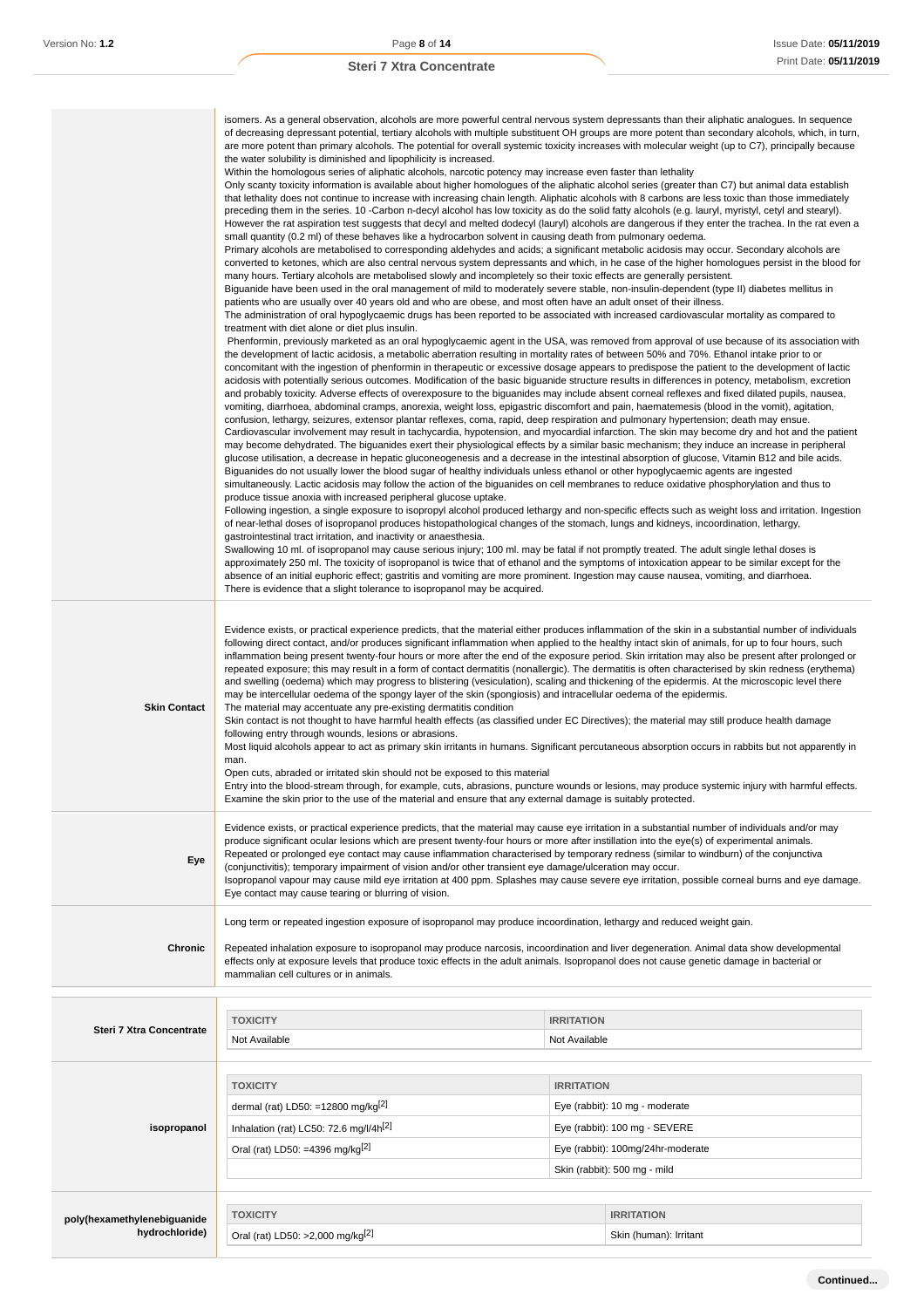| <b>Steri 7 Xtra Concentrate</b> |  |  |
|---------------------------------|--|--|
|---------------------------------|--|--|

|                              | <b>TOXICITY</b>                                                                       | <b>IRRITATION</b>                                                                                                                      |
|------------------------------|---------------------------------------------------------------------------------------|----------------------------------------------------------------------------------------------------------------------------------------|
|                              | Dermal (rabbit) LD50: 3400 mg/kg <sup>[2]</sup>                                       | Eye (human): 50 ppm - irritant                                                                                                         |
| n-butanol                    | Inhalation (rat) LC50: 24 mg/l/4H[2]                                                  | Eye (rabbit): 1.6 mg-SEVERE                                                                                                            |
|                              | Oral (rat) LD50: 790 mg/kg <sup>[2]</sup>                                             | Eye (rabbit): 24 mg/24h-SEVERE                                                                                                         |
|                              |                                                                                       | Eye: adverse effect observed (irreversible damage)[1]                                                                                  |
|                              |                                                                                       | Skin (rabbit): 405 mg/24h-moderate                                                                                                     |
|                              |                                                                                       | Skin: adverse effect observed (irritating)[1]                                                                                          |
|                              |                                                                                       |                                                                                                                                        |
|                              | <b>TOXICITY</b>                                                                       | <b>IRRITATION</b>                                                                                                                      |
|                              | Dermal (rabbit) LD50: >17360 mg/kg <sup>[2]</sup>                                     | Eye (human): 200 ppm/15m                                                                                                               |
|                              | Inhalation (rat) LC50: 101.2 mg/l/8hm <sup>[2]</sup>                                  | Eye (rabbit): 500 mg open                                                                                                              |
| isopropyl acetate            | Oral (rat) LD50: =6750 mg/kg <sup>[2]</sup>                                           | Eye (rabbit): 500 mg/24h - mild                                                                                                        |
|                              |                                                                                       | Eye: no adverse effect observed (not irritating)[1]                                                                                    |
|                              |                                                                                       | Skin (rabbit): 500 mg/24h - mild                                                                                                       |
|                              |                                                                                       | Skin: no adverse effect observed (not irritating)[1]                                                                                   |
|                              |                                                                                       |                                                                                                                                        |
|                              | <b>TOXICITY</b>                                                                       | <b>IRRITATION</b>                                                                                                                      |
|                              | Dermal (rabbit) LD50: =20 mg/kg <sup>[2]</sup>                                        | Eye (human): 500 ppm - irritant                                                                                                        |
|                              | Inhalation (rat) LC50: 100.2 mg/l/8hr[2]                                              | Eye (rabbit): 20mg/24hr -moderate                                                                                                      |
| acetone                      | Oral (rat) LD50: 1800-7300 mg/kg <sup>[2]</sup>                                       | Eye (rabbit): 3.95 mg - SEVERE                                                                                                         |
|                              |                                                                                       | Eye: adverse effect observed (irritating)[1]                                                                                           |
|                              |                                                                                       | Skin (rabbit): 500 mg/24hr - mild                                                                                                      |
|                              |                                                                                       | Skin (rabbit):395mg (open) - mild                                                                                                      |
|                              |                                                                                       | Skin: no adverse effect observed (not irritating)[1]                                                                                   |
|                              |                                                                                       |                                                                                                                                        |
|                              | <b>TOXICITY</b>                                                                       | <b>IRRITATION</b>                                                                                                                      |
|                              | Dermal (rabbit) LD50: >15248 mg/kg <sup>[2]</sup>                                     | Eye (rabbit): 500 mg/24h - mild                                                                                                        |
| decamethylcyclopentasiloxane | Inhalation (rat) LC50: 8.67 mg/l/4h <sup>[2]</sup>                                    | Eye: no adverse effect observed (not irritating)[1]                                                                                    |
|                              | Oral (rat) LD50: >5000 mg/kg[1]                                                       | Skin (rabbit): 500 mg/24h - mild                                                                                                       |
|                              |                                                                                       | Skin: adverse effect observed (irritating)[1]                                                                                          |
|                              |                                                                                       | Skin: no adverse effect observed (not irritating)[1]                                                                                   |
|                              |                                                                                       |                                                                                                                                        |
|                              | <b>TOXICITY</b>                                                                       | <b>IRRITATION</b>                                                                                                                      |
|                              | Inhalation (rat) LC50: 124.7 mg/l/4H[2]                                               | Eye (rabbit): 500 mg SEVERE                                                                                                            |
|                              | Oral (rat) LD50: =1501 mg/kg <sup>[2]</sup>                                           | Eye (rabbit):100mg/24hr-moderate                                                                                                       |
| ethanol                      |                                                                                       | Eye: adverse effect observed (irritating)[1]                                                                                           |
|                              |                                                                                       | Skin (rabbit):20 mg/24hr-moderate                                                                                                      |
|                              |                                                                                       | Skin (rabbit):400 mg (open)-mild                                                                                                       |
|                              |                                                                                       | Skin: no adverse effect observed (not irritating)[1]                                                                                   |
| Legend:                      | specified data extracted from RTECS - Register of Toxic Effect of chemical Substances | 1. Value obtained from Europe ECHA Registered Substances - Acute toxicity 2.* Value obtained from manufacturer's SDS. Unless otherwise |

| <b>Acute Toxicity</b>                       | ×            | Carcinogenicity                 | ×                                                                                                                                                                   |
|---------------------------------------------|--------------|---------------------------------|---------------------------------------------------------------------------------------------------------------------------------------------------------------------|
| <b>Skin Irritation/Corrosion</b>            | $\checkmark$ | Reproductivity                  | ×                                                                                                                                                                   |
| <b>Serious Eye Damage/Irritation</b>        | $\checkmark$ | <b>STOT - Single Exposure</b>   | ×                                                                                                                                                                   |
| <b>Respiratory or Skin</b><br>sensitisation | ×            | <b>STOT - Repeated Exposure</b> | ×                                                                                                                                                                   |
| Mutagenicity                                | ×            | <b>Aspiration Hazard</b>        | ×                                                                                                                                                                   |
|                                             |              | Legend:                         | $\blacktriangleright$ - Data either not available or does not fill the criteria for classification<br>$\blacktriangleright$ - Data available to make classification |

# **SECTION 12 ECOLOGICAL INFORMATION**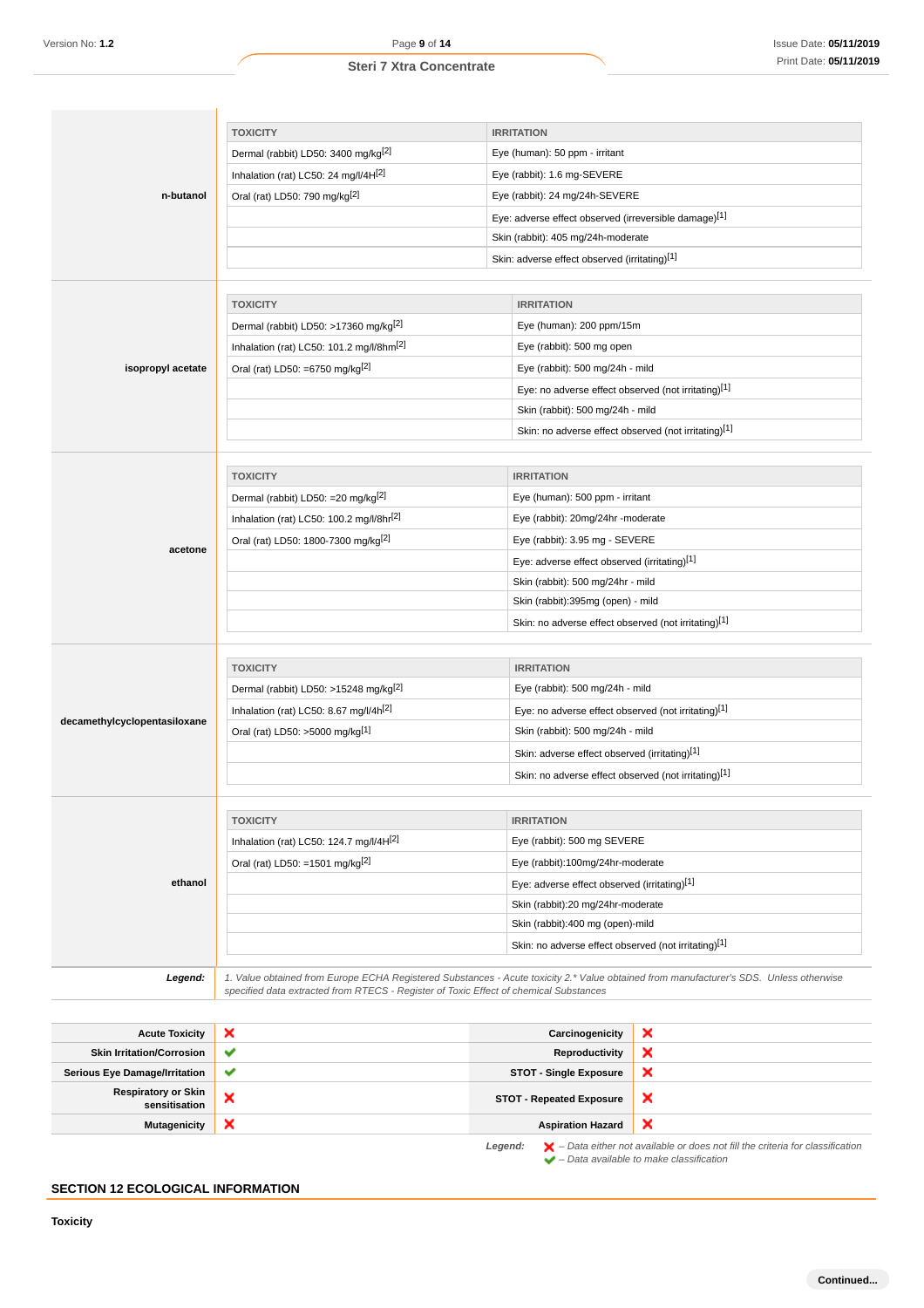|  |  |  | Steri 7 Xtra Concentrate |
|--|--|--|--------------------------|
|--|--|--|--------------------------|

| Not Available<br><b>ENDPOINT</b><br>LC50<br><b>EC50</b><br><b>EC50</b><br>EC <sub>0</sub><br><b>NOEC</b><br><b>ENDPOINT</b><br><b>LC50</b><br><b>EC50</b><br><b>ENDPOINT</b><br><b>LC50</b><br><b>EC50</b> | Not Available<br><b>TEST DURATION (HR)</b><br>96<br>48<br>96<br>24<br>5760<br><b>TEST DURATION (HR)</b><br>96<br>48<br><b>TEST DURATION (HR)</b> | <b>SPECIES</b><br>Fish<br>Crustacea<br>Crustacea<br>Fish                                                                                                                                                                                                | Not Available<br>Algae or other aquatic plants<br><b>SPECIES</b><br>Fish | Not Available<br>VALUE<br>0.02545mg/L                                                                                                                                                                                 | <b>VALUE</b><br>9-640mg/L<br>12500mg/L<br>993.232mg/L<br>5-102mg/L<br>$0.02$ mg/L | Not Available<br><b>SOURCE</b><br>$\overline{c}$<br>5<br>3<br>2<br>4<br><b>SOURCE</b>                                                                                                                                                               |
|------------------------------------------------------------------------------------------------------------------------------------------------------------------------------------------------------------|--------------------------------------------------------------------------------------------------------------------------------------------------|---------------------------------------------------------------------------------------------------------------------------------------------------------------------------------------------------------------------------------------------------------|--------------------------------------------------------------------------|-----------------------------------------------------------------------------------------------------------------------------------------------------------------------------------------------------------------------|-----------------------------------------------------------------------------------|-----------------------------------------------------------------------------------------------------------------------------------------------------------------------------------------------------------------------------------------------------|
|                                                                                                                                                                                                            |                                                                                                                                                  |                                                                                                                                                                                                                                                         |                                                                          |                                                                                                                                                                                                                       |                                                                                   |                                                                                                                                                                                                                                                     |
|                                                                                                                                                                                                            |                                                                                                                                                  |                                                                                                                                                                                                                                                         |                                                                          |                                                                                                                                                                                                                       |                                                                                   |                                                                                                                                                                                                                                                     |
|                                                                                                                                                                                                            |                                                                                                                                                  |                                                                                                                                                                                                                                                         |                                                                          |                                                                                                                                                                                                                       |                                                                                   |                                                                                                                                                                                                                                                     |
|                                                                                                                                                                                                            |                                                                                                                                                  |                                                                                                                                                                                                                                                         |                                                                          |                                                                                                                                                                                                                       |                                                                                   |                                                                                                                                                                                                                                                     |
|                                                                                                                                                                                                            |                                                                                                                                                  |                                                                                                                                                                                                                                                         |                                                                          |                                                                                                                                                                                                                       |                                                                                   |                                                                                                                                                                                                                                                     |
|                                                                                                                                                                                                            |                                                                                                                                                  |                                                                                                                                                                                                                                                         |                                                                          |                                                                                                                                                                                                                       |                                                                                   |                                                                                                                                                                                                                                                     |
|                                                                                                                                                                                                            |                                                                                                                                                  |                                                                                                                                                                                                                                                         |                                                                          |                                                                                                                                                                                                                       |                                                                                   |                                                                                                                                                                                                                                                     |
|                                                                                                                                                                                                            |                                                                                                                                                  |                                                                                                                                                                                                                                                         |                                                                          |                                                                                                                                                                                                                       |                                                                                   |                                                                                                                                                                                                                                                     |
|                                                                                                                                                                                                            |                                                                                                                                                  |                                                                                                                                                                                                                                                         |                                                                          |                                                                                                                                                                                                                       |                                                                                   |                                                                                                                                                                                                                                                     |
|                                                                                                                                                                                                            |                                                                                                                                                  |                                                                                                                                                                                                                                                         |                                                                          |                                                                                                                                                                                                                       |                                                                                   |                                                                                                                                                                                                                                                     |
|                                                                                                                                                                                                            |                                                                                                                                                  |                                                                                                                                                                                                                                                         |                                                                          |                                                                                                                                                                                                                       |                                                                                   | 4                                                                                                                                                                                                                                                   |
|                                                                                                                                                                                                            |                                                                                                                                                  |                                                                                                                                                                                                                                                         | Crustacea                                                                | $0.18$ mg/L                                                                                                                                                                                                           |                                                                                   | 4                                                                                                                                                                                                                                                   |
|                                                                                                                                                                                                            |                                                                                                                                                  |                                                                                                                                                                                                                                                         |                                                                          |                                                                                                                                                                                                                       |                                                                                   |                                                                                                                                                                                                                                                     |
|                                                                                                                                                                                                            |                                                                                                                                                  | <b>SPECIES</b>                                                                                                                                                                                                                                          |                                                                          |                                                                                                                                                                                                                       | VALUE                                                                             | <b>SOURCE</b>                                                                                                                                                                                                                                       |
|                                                                                                                                                                                                            | 96                                                                                                                                               | Fish                                                                                                                                                                                                                                                    |                                                                          |                                                                                                                                                                                                                       | 1-376mg/L                                                                         | 2                                                                                                                                                                                                                                                   |
|                                                                                                                                                                                                            | 48                                                                                                                                               | Crustacea                                                                                                                                                                                                                                               |                                                                          |                                                                                                                                                                                                                       | 1-328mg/L                                                                         | $\overline{2}$                                                                                                                                                                                                                                      |
| <b>EC50</b>                                                                                                                                                                                                | 96                                                                                                                                               |                                                                                                                                                                                                                                                         | Algae or other aquatic plants                                            |                                                                                                                                                                                                                       | 225mg/L                                                                           | $\overline{2}$                                                                                                                                                                                                                                      |
| <b>BCF</b>                                                                                                                                                                                                 | 24                                                                                                                                               | Fish                                                                                                                                                                                                                                                    |                                                                          |                                                                                                                                                                                                                       | 921mg/L                                                                           | 4                                                                                                                                                                                                                                                   |
| EC <sub>0</sub>                                                                                                                                                                                            |                                                                                                                                                  | Crustacea                                                                                                                                                                                                                                               |                                                                          |                                                                                                                                                                                                                       | 1-260mg/L                                                                         | $\overline{2}$                                                                                                                                                                                                                                      |
| <b>NOEC</b>                                                                                                                                                                                                | 504                                                                                                                                              |                                                                                                                                                                                                                                                         |                                                                          |                                                                                                                                                                                                                       | $4.1$ mg/L                                                                        | $\overline{c}$                                                                                                                                                                                                                                      |
|                                                                                                                                                                                                            |                                                                                                                                                  |                                                                                                                                                                                                                                                         |                                                                          |                                                                                                                                                                                                                       |                                                                                   |                                                                                                                                                                                                                                                     |
|                                                                                                                                                                                                            |                                                                                                                                                  |                                                                                                                                                                                                                                                         |                                                                          |                                                                                                                                                                                                                       |                                                                                   | <b>SOURCE</b>                                                                                                                                                                                                                                       |
|                                                                                                                                                                                                            |                                                                                                                                                  |                                                                                                                                                                                                                                                         |                                                                          |                                                                                                                                                                                                                       |                                                                                   | 3                                                                                                                                                                                                                                                   |
|                                                                                                                                                                                                            |                                                                                                                                                  |                                                                                                                                                                                                                                                         |                                                                          |                                                                                                                                                                                                                       |                                                                                   | $\overline{\mathbf{c}}$                                                                                                                                                                                                                             |
|                                                                                                                                                                                                            |                                                                                                                                                  |                                                                                                                                                                                                                                                         |                                                                          |                                                                                                                                                                                                                       |                                                                                   | 3                                                                                                                                                                                                                                                   |
|                                                                                                                                                                                                            |                                                                                                                                                  |                                                                                                                                                                                                                                                         |                                                                          |                                                                                                                                                                                                                       |                                                                                   | $\overline{2}$                                                                                                                                                                                                                                      |
|                                                                                                                                                                                                            |                                                                                                                                                  |                                                                                                                                                                                                                                                         |                                                                          |                                                                                                                                                                                                                       |                                                                                   | <b>SOURCE</b>                                                                                                                                                                                                                                       |
|                                                                                                                                                                                                            |                                                                                                                                                  |                                                                                                                                                                                                                                                         |                                                                          |                                                                                                                                                                                                                       |                                                                                   | $\overline{2}$                                                                                                                                                                                                                                      |
|                                                                                                                                                                                                            |                                                                                                                                                  |                                                                                                                                                                                                                                                         |                                                                          |                                                                                                                                                                                                                       |                                                                                   | 4                                                                                                                                                                                                                                                   |
|                                                                                                                                                                                                            |                                                                                                                                                  |                                                                                                                                                                                                                                                         |                                                                          |                                                                                                                                                                                                                       |                                                                                   | 4                                                                                                                                                                                                                                                   |
| <b>NOEC</b>                                                                                                                                                                                                | 240                                                                                                                                              |                                                                                                                                                                                                                                                         |                                                                          |                                                                                                                                                                                                                       |                                                                                   | $\overline{2}$                                                                                                                                                                                                                                      |
|                                                                                                                                                                                                            |                                                                                                                                                  |                                                                                                                                                                                                                                                         |                                                                          |                                                                                                                                                                                                                       |                                                                                   |                                                                                                                                                                                                                                                     |
| <b>ENDPOINT</b>                                                                                                                                                                                            | <b>TEST DURATION (HR)</b>                                                                                                                        | <b>SPECIES</b>                                                                                                                                                                                                                                          |                                                                          |                                                                                                                                                                                                                       |                                                                                   | <b>SOURCE</b>                                                                                                                                                                                                                                       |
| LC50                                                                                                                                                                                                       | 96                                                                                                                                               | Fish                                                                                                                                                                                                                                                    |                                                                          |                                                                                                                                                                                                                       |                                                                                   | $\overline{c}$                                                                                                                                                                                                                                      |
| EC50                                                                                                                                                                                                       | 48                                                                                                                                               | Crustacea                                                                                                                                                                                                                                               |                                                                          |                                                                                                                                                                                                                       |                                                                                   | $\sqrt{2}$                                                                                                                                                                                                                                          |
| EC50                                                                                                                                                                                                       | 96                                                                                                                                               |                                                                                                                                                                                                                                                         |                                                                          |                                                                                                                                                                                                                       |                                                                                   | $\sqrt{2}$                                                                                                                                                                                                                                          |
| <b>NOEC</b>                                                                                                                                                                                                | 48                                                                                                                                               | Crustacea                                                                                                                                                                                                                                               |                                                                          |                                                                                                                                                                                                                       |                                                                                   | $\overline{2}$                                                                                                                                                                                                                                      |
|                                                                                                                                                                                                            |                                                                                                                                                  |                                                                                                                                                                                                                                                         |                                                                          |                                                                                                                                                                                                                       |                                                                                   |                                                                                                                                                                                                                                                     |
| <b>ENDPOINT</b>                                                                                                                                                                                            | <b>TEST DURATION (HR)</b>                                                                                                                        | <b>SPECIES</b>                                                                                                                                                                                                                                          |                                                                          |                                                                                                                                                                                                                       |                                                                                   | <b>SOURCE</b>                                                                                                                                                                                                                                       |
| LC50                                                                                                                                                                                                       | 96                                                                                                                                               | Fish                                                                                                                                                                                                                                                    |                                                                          |                                                                                                                                                                                                                       |                                                                                   | $\overline{2}$                                                                                                                                                                                                                                      |
| EC50                                                                                                                                                                                                       | 48                                                                                                                                               | Crustacea                                                                                                                                                                                                                                               |                                                                          |                                                                                                                                                                                                                       |                                                                                   | $\overline{4}$                                                                                                                                                                                                                                      |
| EC50                                                                                                                                                                                                       | 96                                                                                                                                               |                                                                                                                                                                                                                                                         |                                                                          |                                                                                                                                                                                                                       |                                                                                   | 4                                                                                                                                                                                                                                                   |
| <b>NOEC</b>                                                                                                                                                                                                | 2016                                                                                                                                             | Fish                                                                                                                                                                                                                                                    |                                                                          |                                                                                                                                                                                                                       |                                                                                   | 4                                                                                                                                                                                                                                                   |
| V3.12 (QSAR) - Aquatic Toxicity Data (Estimated) 4. US EPA, Ecotox database - Aquatic Toxicity Data 5. ECETOC Aquatic Hazard Assessment                                                                    | <b>ENDPOINT</b><br>LC50<br>EC50<br><b>EC50</b><br><b>NOEC</b><br><b>ENDPOINT</b><br><b>LC50</b><br><b>EC50</b><br><b>EC50</b>                    | 48<br><b>TEST DURATION (HR)</b><br>96<br>48<br>96<br>72<br><b>TEST DURATION (HR)</b><br>96<br>48<br>96<br>Extracted from 1. IUCLID Toxicity Data 2. Europe ECHA Registered Substances - Ecotoxicological Information - Aquatic Toxicity 3. EPIWIN Suite | <b>SPECIES</b><br>Fish<br><b>SPECIES</b><br>Fish                         | Crustacea<br>Crustacea<br>Algae or other aquatic plants<br>Algae or other aquatic plants<br>Crustacea<br>Algae or other aquatic plants<br>Crustacea<br>Algae or other aquatic plants<br>Algae or other aquatic plants |                                                                                   | VALUE<br>37.529mg/L<br>110mg/L<br>2.910mg/L<br>95mg/L<br>VALUE<br>5-540mg/L<br>>100mg/L<br>20.565mg/L<br>1-866mg/L<br>VALUE<br>>0.016mg/L<br>>0.0029mg/L<br>>0.012mg/L<br>>=0.0029mg/L<br>VALUE<br>$11-mg/L$<br>2mg/L<br>17.921mg/L<br>0.000375mg/L |

**DO NOT** discharge into sewer or waterways.

# **Persistence and degradability**

| Ingredient        | Persistence: Water/Soil     | Persistence: Air                 |
|-------------------|-----------------------------|----------------------------------|
| isopropanol       | LOW (Half-life $= 14$ days) | LOW (Half-life $=$ 3 days)       |
| n-butanol         | LOW (Half-life $=$ 54 days) | LOW (Half-life $=$ 3.65 days)    |
| isopropyl acetate | LOW                         | LOW                              |
| acetone           | LOW (Half-life $= 14$ days) | MEDIUM (Half-life = 116.25 days) |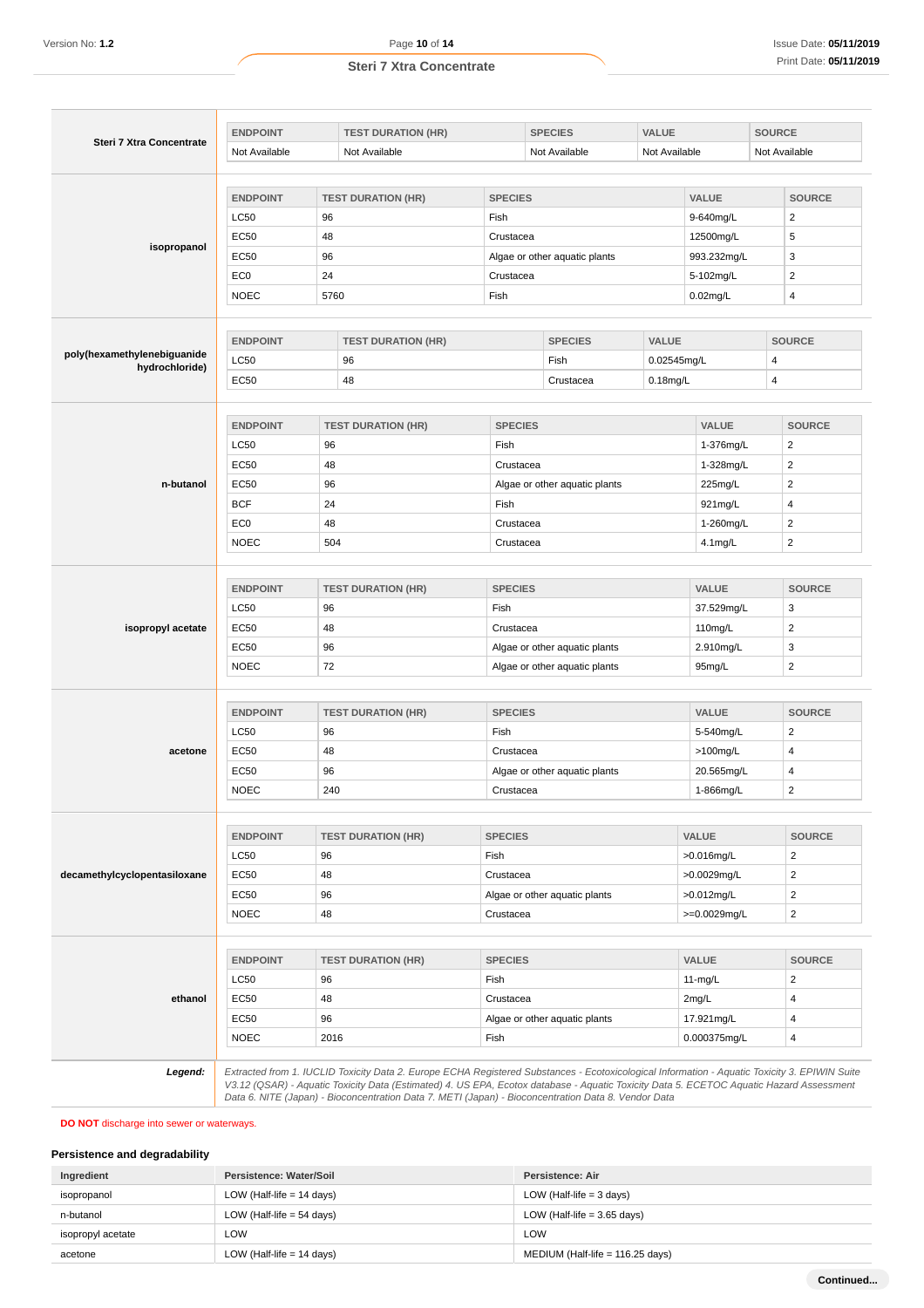| ivicvclopentasiloxane<br>۵۵<br>. | <b>HIGH</b>  | <b>HIGH</b>               |
|----------------------------------|--------------|---------------------------|
| ethanol<br>.                     | LOV<br>days) | $(Half-life = 5.08 days)$ |

# **Bioaccumulative potential**

| Ingredient                   | <b>Bioaccumulation</b>  |
|------------------------------|-------------------------|
| isopropanol                  | LOW (LogKOW = $0.05$ )  |
| n-butanol                    | LOW (BCF = $0.64$ )     |
| isopropyl acetate            | LOW (BCF = $1.8$ )      |
| acetone                      | LOW (BCF = $0.69$ )     |
| decamethylcyclopentasiloxane | $HIGH (LogKOW = 5.2)$   |
| ethanol                      | LOW (LogKOW = $-0.31$ ) |

## **Mobility in soil**

| Ingredient                   | <b>Mobility</b>        |  |  |
|------------------------------|------------------------|--|--|
| isopropanol                  | $HIGH (KOC = 1.06)$    |  |  |
| n-butanol                    | $MEDIUM (KOC = 2.443)$ |  |  |
| isopropyl acetate            | $LOW (KOC = 9.479)$    |  |  |
| acetone                      | $HIGH (KOC = 1.981)$   |  |  |
| decamethylcyclopentasiloxane | $LOW (KOC = 145200)$   |  |  |
| ethanol                      | $HIGH (KOC = 1)$       |  |  |

# **SECTION 13 DISPOSAL CONSIDERATIONS**

# **Waste treatment methods**

| Product / Packaging disposal | • Containers may still present a chemical hazard/ danger when empty.<br>▶ Return to supplier for reuse/ recycling if possible.<br>Otherwise:<br>If container can not be cleaned sufficiently well to ensure that residuals do not remain or if the container cannot be used to store the same<br>product, then puncture containers, to prevent re-use, and bury at an authorised landfill.<br>► Where possible retain label warnings and SDS and observe all notices pertaining to the product.<br>Legislation addressing waste disposal requirements may differ by country, state and/ or territory. Each user must refer to laws operating in their<br>area. In some areas, certain wastes must be tracked.<br>A Hierarchy of Controls seems to be common - the user should investigate:<br>▶ Reduction<br>$\blacktriangleright$ Reuse<br>$\blacktriangleright$ Recycling<br>▶ Disposal (if all else fails)<br>This material may be recycled if unused, or if it has not been contaminated so as to make it unsuitable for its intended use. If it has been<br>contaminated, it may be possible to reclaim the product by filtration, distillation or some other means. Shelf life considerations should also be<br>applied in making decisions of this type. Note that properties of a material may change in use, and recycling or reuse may not always be<br>appropriate.<br>DO NOT allow wash water from cleaning or process equipment to enter drains.<br>If It may be necessary to collect all wash water for treatment before disposal.<br>In all cases disposal to sewer may be subject to local laws and regulations and these should be considered first.<br>• Where in doubt contact the responsible authority.<br>▶ Recycle wherever possible or consult manufacturer for recycling options. |
|------------------------------|------------------------------------------------------------------------------------------------------------------------------------------------------------------------------------------------------------------------------------------------------------------------------------------------------------------------------------------------------------------------------------------------------------------------------------------------------------------------------------------------------------------------------------------------------------------------------------------------------------------------------------------------------------------------------------------------------------------------------------------------------------------------------------------------------------------------------------------------------------------------------------------------------------------------------------------------------------------------------------------------------------------------------------------------------------------------------------------------------------------------------------------------------------------------------------------------------------------------------------------------------------------------------------------------------------------------------------------------------------------------------------------------------------------------------------------------------------------------------------------------------------------------------------------------------------------------------------------------------------------------------------------------------------------------------------------------------------------------------------------------------------------------------------------------------------|
|                              |                                                                                                                                                                                                                                                                                                                                                                                                                                                                                                                                                                                                                                                                                                                                                                                                                                                                                                                                                                                                                                                                                                                                                                                                                                                                                                                                                                                                                                                                                                                                                                                                                                                                                                                                                                                                            |
|                              | Recycle containers if possible, or dispose of in an authorised landfill.                                                                                                                                                                                                                                                                                                                                                                                                                                                                                                                                                                                                                                                                                                                                                                                                                                                                                                                                                                                                                                                                                                                                                                                                                                                                                                                                                                                                                                                                                                                                                                                                                                                                                                                                   |
|                              |                                                                                                                                                                                                                                                                                                                                                                                                                                                                                                                                                                                                                                                                                                                                                                                                                                                                                                                                                                                                                                                                                                                                                                                                                                                                                                                                                                                                                                                                                                                                                                                                                                                                                                                                                                                                            |

# **SECTION 14 TRANSPORT INFORMATION**

## **Labels Required**

| Marine Pollutant | <b>NO</b> |
|------------------|-----------|
| HAZCHEM 3Z       |           |
|                  |           |

# **Land transport (ADG)**

| UN number                   | 3082                                                |  |  |
|-----------------------------|-----------------------------------------------------|--|--|
| UN proper shipping name     | ENVIRONMENTALLY HAZARDOUS SUBSTANCE, LIQUID, N.O.S. |  |  |
| Transport hazard class(es)  | Class<br>9<br>Not Applicable<br>Subrisk             |  |  |
| Packing group               | Ш                                                   |  |  |
| <b>Environmental hazard</b> | Not Applicable                                      |  |  |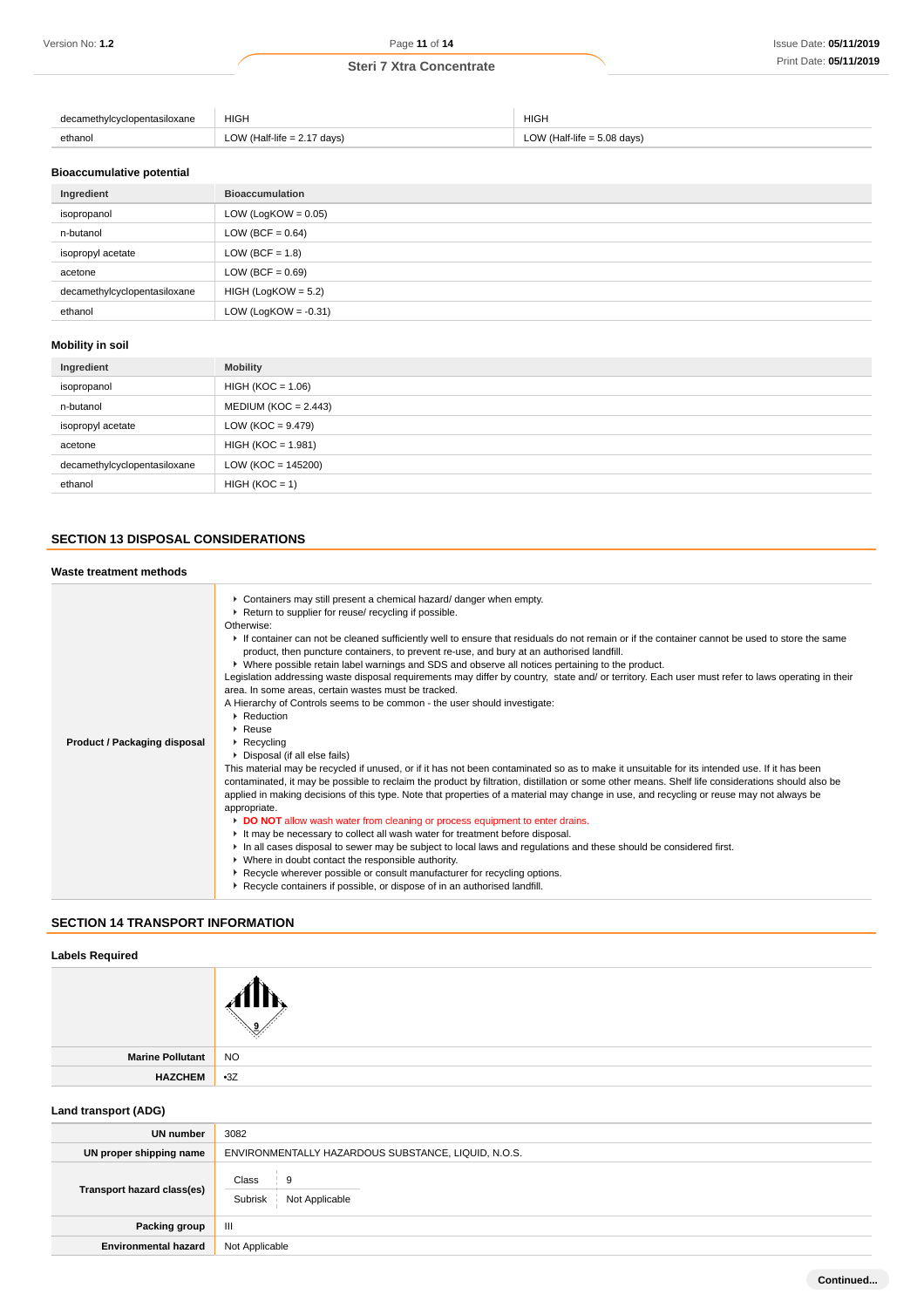Environmentally Hazardous Substances meeting the descriptions of UN 3077 or UN 3082 are not subject to this Code when transported by road or rail in; (a) packagings;

(b) IBCs; or

(c) any other receptacle not exceeding 500 kg(L).

- Australian Special Provisions (SP AU01) - ADG Code 7th Ed.

# **Air transport (ICAO-IATA / DGR)**

| UN number                    | 3082                                                                                                                                                                         |                                                                                                             |                                                                |  |
|------------------------------|------------------------------------------------------------------------------------------------------------------------------------------------------------------------------|-------------------------------------------------------------------------------------------------------------|----------------------------------------------------------------|--|
| UN proper shipping name      | Environmentally hazardous substance, liquid, n.o.s. *                                                                                                                        |                                                                                                             |                                                                |  |
| Transport hazard class(es)   | <b>ICAO/IATA Class</b><br>9<br>ICAO / IATA Subrisk<br>Not Applicable<br><b>ERG Code</b><br>9L                                                                                |                                                                                                             |                                                                |  |
| Packing group                | Ш                                                                                                                                                                            |                                                                                                             |                                                                |  |
| <b>Environmental hazard</b>  | Not Applicable                                                                                                                                                               |                                                                                                             |                                                                |  |
| Special precautions for user | Special provisions<br>Cargo Only Packing Instructions<br>Cargo Only Maximum Qty / Pack<br>Passenger and Cargo Packing Instructions<br>Passenger and Cargo Maximum Qty / Pack | Passenger and Cargo Limited Quantity Packing Instructions<br>Passenger and Cargo Limited Maximum Qty / Pack | A97 A158 A197<br>964<br>450L<br>964<br>450L<br>Y964<br>30 kg G |  |

#### **Sea transport (IMDG-Code / GGVSee)**

| UN number                    | 3082                                                                                                      |  |  |  |
|------------------------------|-----------------------------------------------------------------------------------------------------------|--|--|--|
| UN proper shipping name      | ENVIRONMENTALLY HAZARDOUS SUBSTANCE, LIQUID, N.O.S.                                                       |  |  |  |
| Transport hazard class(es)   | <b>IMDG Class</b><br>9<br><b>IMDG Subrisk</b><br>Not Applicable                                           |  |  |  |
| Packing group                | Ш                                                                                                         |  |  |  |
| <b>Environmental hazard</b>  | Not Applicable                                                                                            |  |  |  |
| Special precautions for user | $F-A$ , S-F<br><b>EMS Number</b><br>Special provisions<br>274 335 969<br><b>Limited Quantities</b><br>5 L |  |  |  |

**Transport in bulk according to Annex II of MARPOL and the IBC code**

Not Applicable

#### **SECTION 15 REGULATORY INFORMATION**

#### **Safety, health and environmental regulations / legislation specific for the substance or mixture**

#### **ISOPROPANOL IS FOUND ON THE FOLLOWING REGULATORY LISTS**

Australia Dangerous Goods Code (ADG Code) - Dangerous Goods List Australia Dangerous Goods Code (ADG Code) - List of Emergency Action Codes Australia Exposure Standards

Australia Hazardous Chemical Information System (HCIS) - Hazardous Chemicals

Australia Inventory of Chemical Substances (AICS)

GESAMP/EHS Composite List - GESAMP Hazard Profiles

IMO IBC Code Chapter 17: Summary of minimum requirements

IMO IBC Code Chapter 18: List of products to which the Code does not apply

#### IMO MARPOL 73/78 (Annex II) - List of Other Liquid Substances IMO Provisional Categorization of Liquid Substances - List 2: Pollutant only mixtures containing at least 99% by weight of components already assessed by IMO IMO Provisional Categorization of Liquid Substances - List 3: (Trade-named) mixtures containing at least 99% by weight of components already assessed by IMO, presenting safety hazards International Agency for Research on Cancer (IARC) - Agents Classified by the IARC Monographs International Air Transport Association (IATA) Dangerous Goods Regulations International Maritime Dangerous Goods Requirements (IMDG Code)

United Nations Recommendations on the Transport of Dangerous Goods Model Regulations

#### **POLY(HEXAMETHYLENEBIGUANIDE HYDROCHLORIDE) IS FOUND ON THE FOLLOWING REGULATORY LISTS**

Australia Dangerous Goods Code (ADG Code) - Dangerous Goods List Australia Dangerous Goods Code (ADG Code) - List of Emergency Action Codes Australia Hazardous Chemical Information System (HCIS) - Hazardous Chemicals Australia Inventory of Chemical Substances (AICS) Australia Standard for the Uniform Scheduling of Medicines and Poisons (SUSMP) - Schedule 6 International Air Transport Association (IATA) Dangerous Goods Regulations International Maritime Dangerous Goods Requirements (IMDG Code)

United Nations Recommendations on the Transport of Dangerous Goods Model Regulations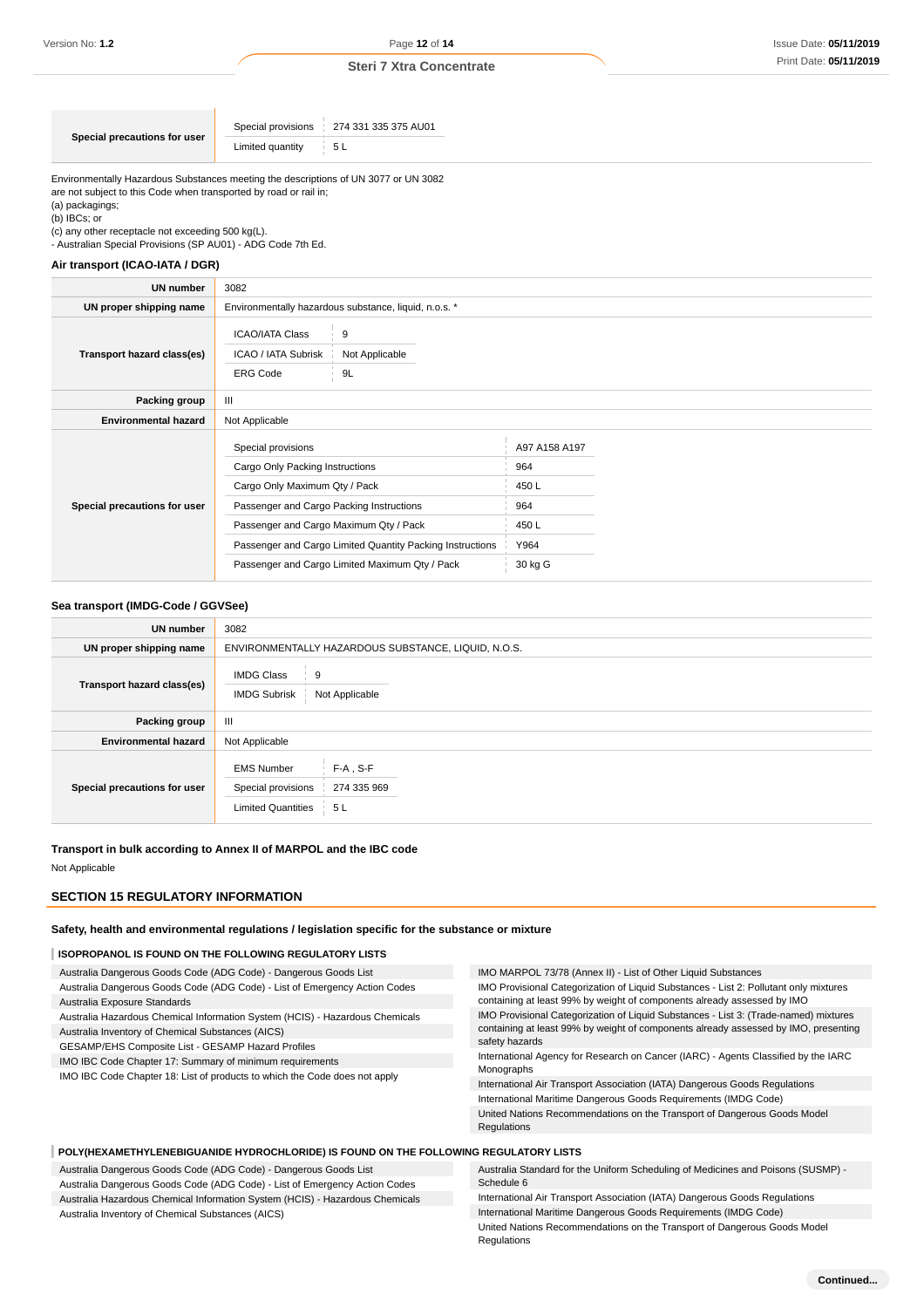| N-BUTANOL IS FOUND ON THE FOLLOWING REGULATORY LISTS                                                    |                                                                                         |
|---------------------------------------------------------------------------------------------------------|-----------------------------------------------------------------------------------------|
| Australia Dangerous Goods Code (ADG Code) - Dangerous Goods List                                        | IMO IBC Code Chapter 17: Summary of minimum requirements                                |
| Australia Dangerous Goods Code (ADG Code) - List of Emergency Action Codes                              | IMO IBC Code Chapter 18: List of products to which the Code does not apply              |
| Australia Exposure Standards                                                                            | IMO MARPOL 73/78 (Annex II) - List of Other Liquid Substances                           |
| Australia Hazardous Chemical Information System (HCIS) - Hazardous Chemicals                            | IMO Provisional Categorization of Liquid Substances - List 1: Pure or technically pure  |
| Australia Inventory of Chemical Substances (AICS)                                                       | products                                                                                |
| Australia Standard for the Uniform Scheduling of Medicines and Poisons (SUSMP) -                        | International Air Transport Association (IATA) Dangerous Goods Regulations              |
| Schedule 5                                                                                              | International Maritime Dangerous Goods Requirements (IMDG Code)                         |
| Australia Standard for the Uniform Scheduling of Medicines and Poisons (SUSMP) -<br>Schedule 6          | United Nations Recommendations on the Transport of Dangerous Goods Model<br>Regulations |
| GESAMP/EHS Composite List - GESAMP Hazard Profiles                                                      |                                                                                         |
|                                                                                                         |                                                                                         |
| <b>ISOPROPYL ACETATE IS FOUND ON THE FOLLOWING REGULATORY LISTS</b>                                     |                                                                                         |
| Australia Dangerous Goods Code (ADG Code) - Dangerous Goods List                                        | IMO IBC Code Chapter 17: Summary of minimum requirements                                |
| Australia Dangerous Goods Code (ADG Code) - List of Emergency Action Codes                              | IMO MARPOL (Annex II) - List of Noxious Liquid Substances Carried in Bulk               |
| Australia Exposure Standards                                                                            | IMO MARPOL 73/78 (Annex II) - List of Other Liquid Substances                           |
| Australia Hazardous Chemical Information System (HCIS) - Hazardous Chemicals                            | International Air Transport Association (IATA) Dangerous Goods Regulations              |
| Australia Inventory of Chemical Substances (AICS)                                                       | International Maritime Dangerous Goods Requirements (IMDG Code)                         |
| Australia Standard for the Uniform Scheduling of Medicines and Poisons (SUSMP) -<br>Appendix B (Part 3) | United Nations Recommendations on the Transport of Dangerous Goods Model<br>Regulations |
| GESAMP/EHS Composite List - GESAMP Hazard Profiles                                                      |                                                                                         |
| ACETONE IS FOUND ON THE FOLLOWING REGULATORY LISTS                                                      |                                                                                         |
|                                                                                                         |                                                                                         |
| Australia Dangerous Goods Code (ADG Code) - Dangerous Goods List                                        | IMO IBC Code Chapter 17: Summary of minimum requirements                                |
| Australia Dangerous Goods Code (ADG Code) - List of Emergency Action Codes                              | IMO IBC Code Chapter 18: List of products to which the Code does not apply              |
| Australia Exposure Standards                                                                            | IMO MARPOL 73/78 (Annex II) - List of Other Liquid Substances                           |
| Australia Hazardous Chemical Information System (HCIS) - Hazardous Chemicals                            | International Air Transport Association (IATA) Dangerous Goods Regulations              |
| Australia Inventory of Chemical Substances (AICS)                                                       | International Maritime Dangerous Goods Requirements (IMDG Code)                         |
| Australia Standard for the Uniform Scheduling of Medicines and Poisons (SUSMP) -<br>Schedule 5          | United Nations Recommendations on the Transport of Dangerous Goods Model<br>Regulations |
| GESAMP/EHS Composite List - GESAMP Hazard Profiles                                                      |                                                                                         |

**DECAMETHYLCYCLOPENTASILOXANE IS FOUND ON THE FOLLOWING REGULATORY LISTS**

Australia Inventory of Chemical Substances (AICS)

#### **ETHANOL IS FOUND ON THE FOLLOWING REGULATORY LISTS**

Australia Dangerous Goods Code (ADG Code) - Dangerous Goods List

Australia Dangerous Goods Code (ADG Code) - List of Emergency Action Codes Australia Exposure Standards

Australia Hazardous Chemical Information System (HCIS) - Hazardous Chemicals Australia Inventory of Chemical Substances (AICS)

Australia Standard for the Uniform Scheduling of Medicines and Poisons (SUSMP) - Appendix B (Part 3)

GESAMP/EHS Composite List - GESAMP Hazard Profiles

IMO IBC Code Chapter 17: Summary of minimum requirements

IMO IBC Code Chapter 18: List of products to which the Code does not apply IMO MARPOL 73/78 (Annex II) - List of Other Liquid Substances IMO Provisional Categorization of Liquid Substances - List 2: Pollutant only mixtures containing at least 99% by weight of components already assessed by IMO IMO Provisional Categorization of Liquid Substances - List 3: (Trade-named) mixtures containing at least 99% by weight of components already assessed by IMO, presenting

safety hazards International Air Transport Association (IATA) Dangerous Goods Regulations International Maritime Dangerous Goods Requirements (IMDG Code) United Nations Recommendations on the Transport of Dangerous Goods Model Regulations

#### **National Inventory Status**

| <b>National Inventory</b>     | <b>Status</b>                                                                                                                                                                                            |
|-------------------------------|----------------------------------------------------------------------------------------------------------------------------------------------------------------------------------------------------------|
| Australia - AICS              | Yes                                                                                                                                                                                                      |
| Canada - DSL                  | Yes                                                                                                                                                                                                      |
| Canada - NDSL                 | No (n-butanol; decamethylcyclopentasiloxane; poly(hexamethylenebiguanide hydrochloride); acetone; ethanol; isopropyl acetate; isopropanol)                                                               |
| China - IECSC                 | Yes                                                                                                                                                                                                      |
| Europe - EINEC / ELINCS / NLP | No (poly(hexamethylenebiguanide hydrochloride))                                                                                                                                                          |
| Japan - ENCS                  | Yes                                                                                                                                                                                                      |
| Korea - KECI                  | Yes                                                                                                                                                                                                      |
| New Zealand - NZIoC           | Yes                                                                                                                                                                                                      |
| Philippines - PICCS           | Yes                                                                                                                                                                                                      |
| <b>USA - TSCA</b>             | Yes                                                                                                                                                                                                      |
| Taiwan - TCSI                 | Yes                                                                                                                                                                                                      |
| Mexico - INSQ                 | Yes                                                                                                                                                                                                      |
| Vietnam - NCI                 | Yes                                                                                                                                                                                                      |
| Russia - ARIPS                | Yes                                                                                                                                                                                                      |
| Legend:                       | Yes = All CAS declared ingredients are on the inventory<br>No = One or more of the CAS listed ingredients are not on the inventory and are not exempt from listing(see specific ingredients in brackets) |

#### **SECTION 16 OTHER INFORMATION**

| Revision<br>Date          | 05/<br>1/201<br>.<br>- -     |
|---------------------------|------------------------------|
| <sup>1</sup> Date<br>Init | OF.<br>∍ הר<br>17ZU 1<br>,,, |